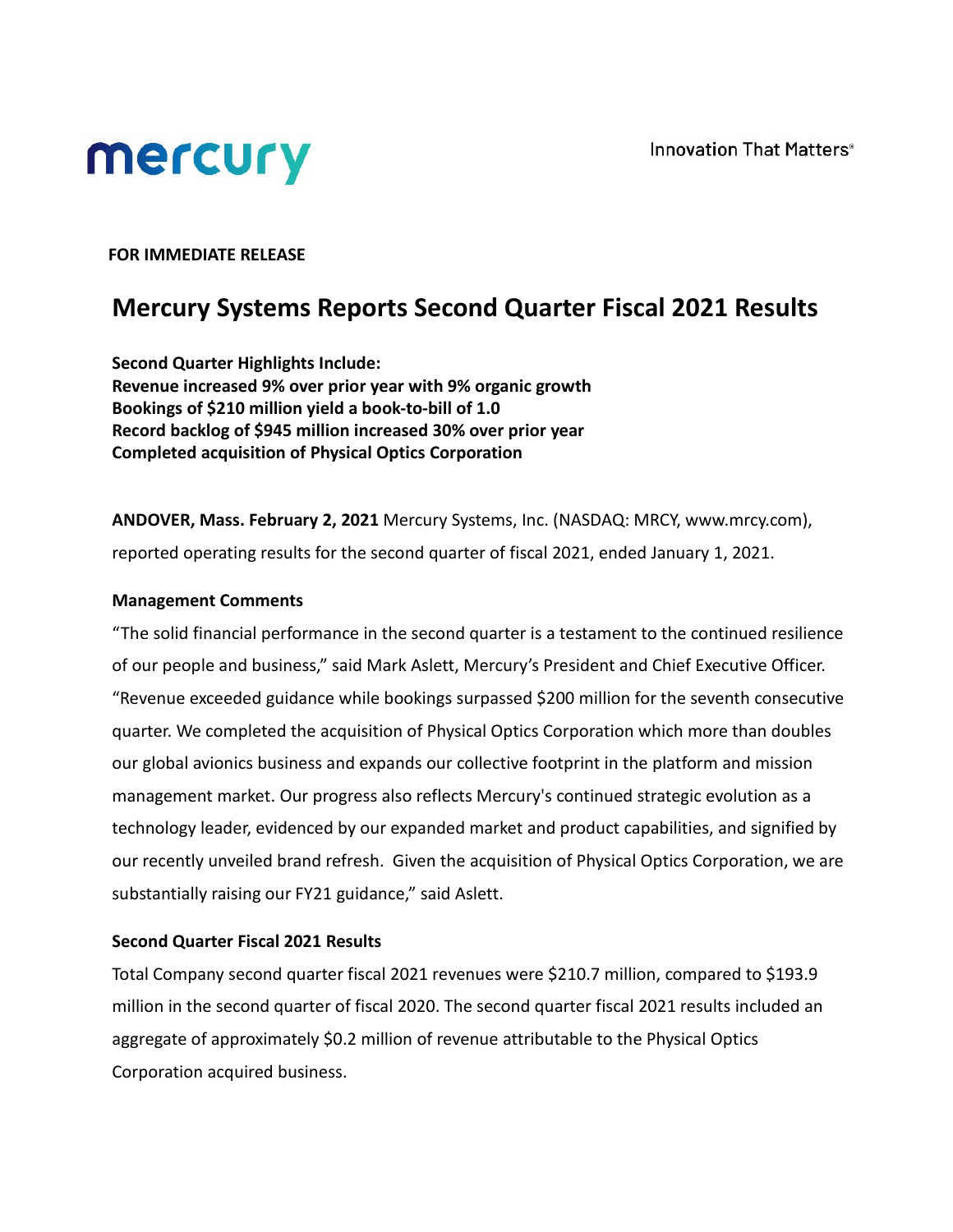Total Company GAAP net income for the second quarter of fiscal 2021 was \$12.7 million, or \$0.23 per share, compared to \$15.7 million, or \$0.29 per share, for the second quarter of fiscal 2020. Adjusted earnings per share ("adjusted EPS") was \$0.54 per share for the second quarter of fiscal 2021, compared to \$0.53 per share in the second quarter of fiscal 2020.

Second quarter fiscal 2021 adjusted EBITDA for the total Company was \$45.3 million, compared to \$42.8 million for the second quarter of fiscal 2020.

Cash flows from operating activities in the second quarter of fiscal 2021 were \$23.9 million, compared to \$32.1 million in the second quarter of fiscal 2020. Free cash flow, defined as cash flows from operating activities less capital expenditures for property and equipment, was \$10.2 million for the second quarter of fiscal 2021 and \$20.7 million for the second quarter of fiscal 2020.

All per share information is presented on a fully diluted basis.

## **Bookings and Backlog**

Total bookings for the second quarter of fiscal 2021 were \$210.1 million, yielding a book-to-bill ratio of 1.00 for the quarter.

Mercury's total backlog at January 1, 2021 was \$945.3 million, a \$217.8 million increase from a year ago. Of the January 1, 2021 total backlog, \$598.0 million represents orders expected to be shipped within the next 12 months.

## **Business Outlook**

*This section presents our current expectations and estimates, given current visibility, on our business outlook for the current fiscal quarter and fiscal year 2021. It is possible that actual performance will differ materially from the estimates given, either on the upside or on the downside. Investors should consider all of the risks with respect to these estimates, including those listed in the Safe Harbor Statement below and in the Second Quarter Fiscal 2021 Earnings Presentation and in our periodic filings with the U.S. Securities and Exchange Commission, and make themselves aware of how these risks may impact our actual performance. Effective as of July 1, 2019, the Company's fiscal year has changed to the 52-week or 53-week period ending on the Friday closest to the last day in June. All references in this press release to the third quarter of fiscal 2021 are to the quarter ending April 2, 2021 and to full fiscal 2021 are to the 52-week period ending July 2, 2021.*

For the third quarter of fiscal 2021, revenues are forecasted to be in the range of \$245.0 million

to \$255.0 million. GAAP net income for the third quarter is expected to be approximately \$15.9

**50 Minuteman Road, Andover, Massachusetts 01810 U.S.A. | +1-(978)-256-1300 | www.mrcy.com | twitter: @MRCY** million to \$17.8 million, or \$0.29 to \$0.32 per share, assuming no incremental restructuring,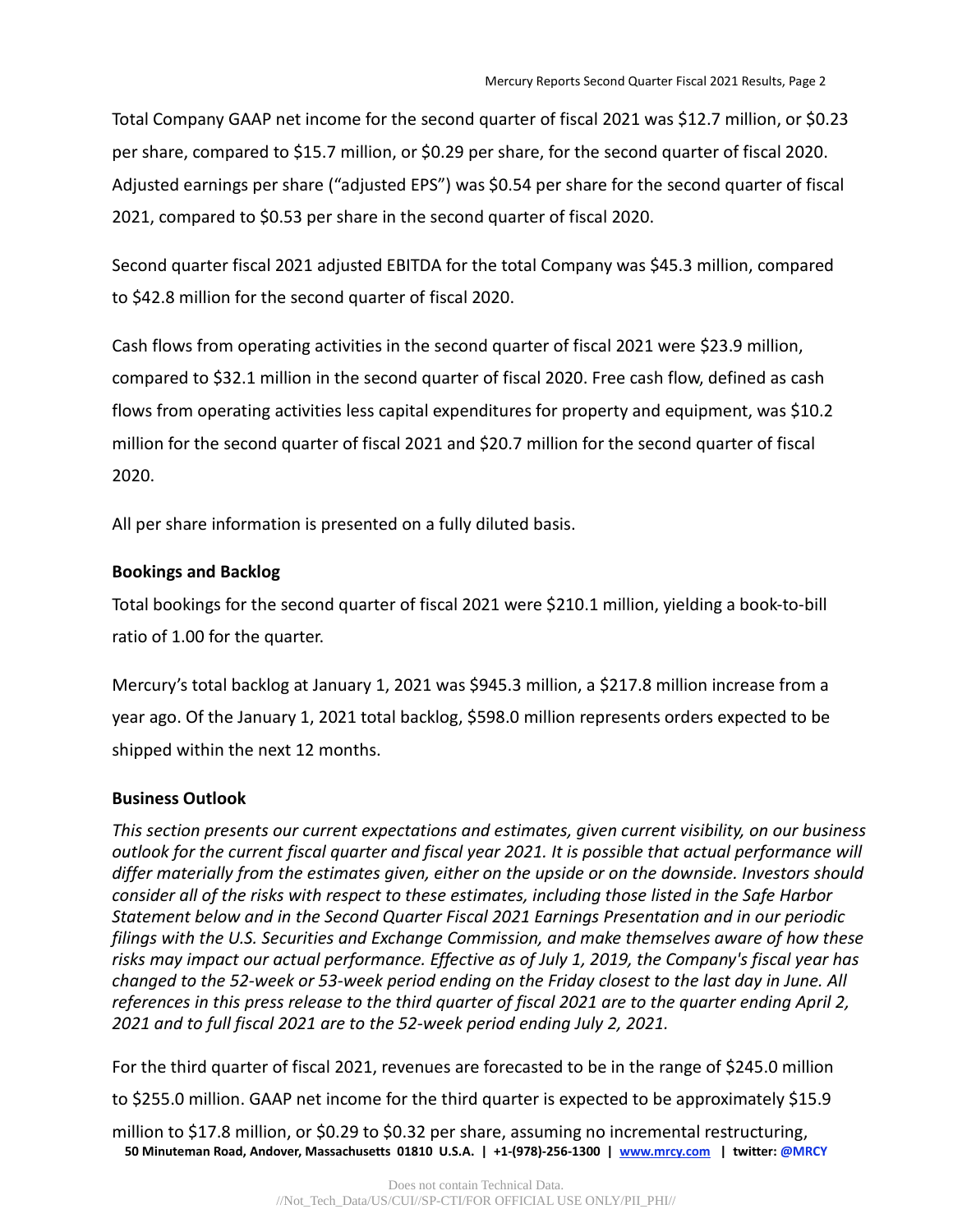acquisition, other non-operating adjustments, non-recurring financing in the period, an effective tax rate, excluding discrete items, of approximately 26% and approximately 55.7 million weighted average diluted shares outstanding. Adjusted EBITDA for the third quarter of fiscal 2021 is expected to be in the range of \$52.0 million to \$54.5 million. Adjusted EPS is expected to be in the range of \$0.59 to \$0.63 per share.

For the full fiscal year 2021, we currently expect revenue of \$925.0 million to \$945.0 million, and GAAP net income of \$69.1 million to \$72.8 million, or \$1.24 to \$1.31 per share, assuming no incremental restructuring, acquisition, other non-operating adjustments, non-recurring financing in the period, an effective tax rate, excluding discrete items, of approximately 26% for the remainder of the year and approximately 55.5 million weighted average diluted shares outstanding. Adjusted EBITDA for the full fiscal year is expected to be approximately \$201.0 million to \$206.0 million, and adjusted EPS for the full fiscal year is expected to be approximately \$2.35 to \$2.42 per share.

## **Recent Highlights**

December – Mercury announced the completion of its acquisition of Physical Optics Corporation (POC). Pursuant to the terms of the definitive agreement applicable to the acquisition, Mercury acquired POC for a purchase price of \$310 million, subject to net working capital and net debt adjustments. The acquisition was funded through a combination of cash on hand and Mercury's existing revolving credit facility.

December – Mercury announced it received a \$14 million order from a leading defense prime contractor for digital signal processing modules for deployment in a multi-mode tactical radar application. The infusion of this advanced processing capability delivers earlier threat warnings by equipping the airborne radar with the ability to detect stealthier threats from farther away. The order was booked in the Company's fiscal 2021 first quarter and is expected to be shipped over multiple quarters.

December – Mercury announced a new family of open architecture electromagnetic spectrum (EMS) processing subsystems, enabling customers to develop and deploy electronic warfare and signal intelligence solutions more rapidly and cost-effectively than typical custom solutions. December – Mercury announced the MissionPak™ SLC ultra-portable secure solid-state drive

(SSD) for mission-critical applications requiring reliability, security and ruggedization.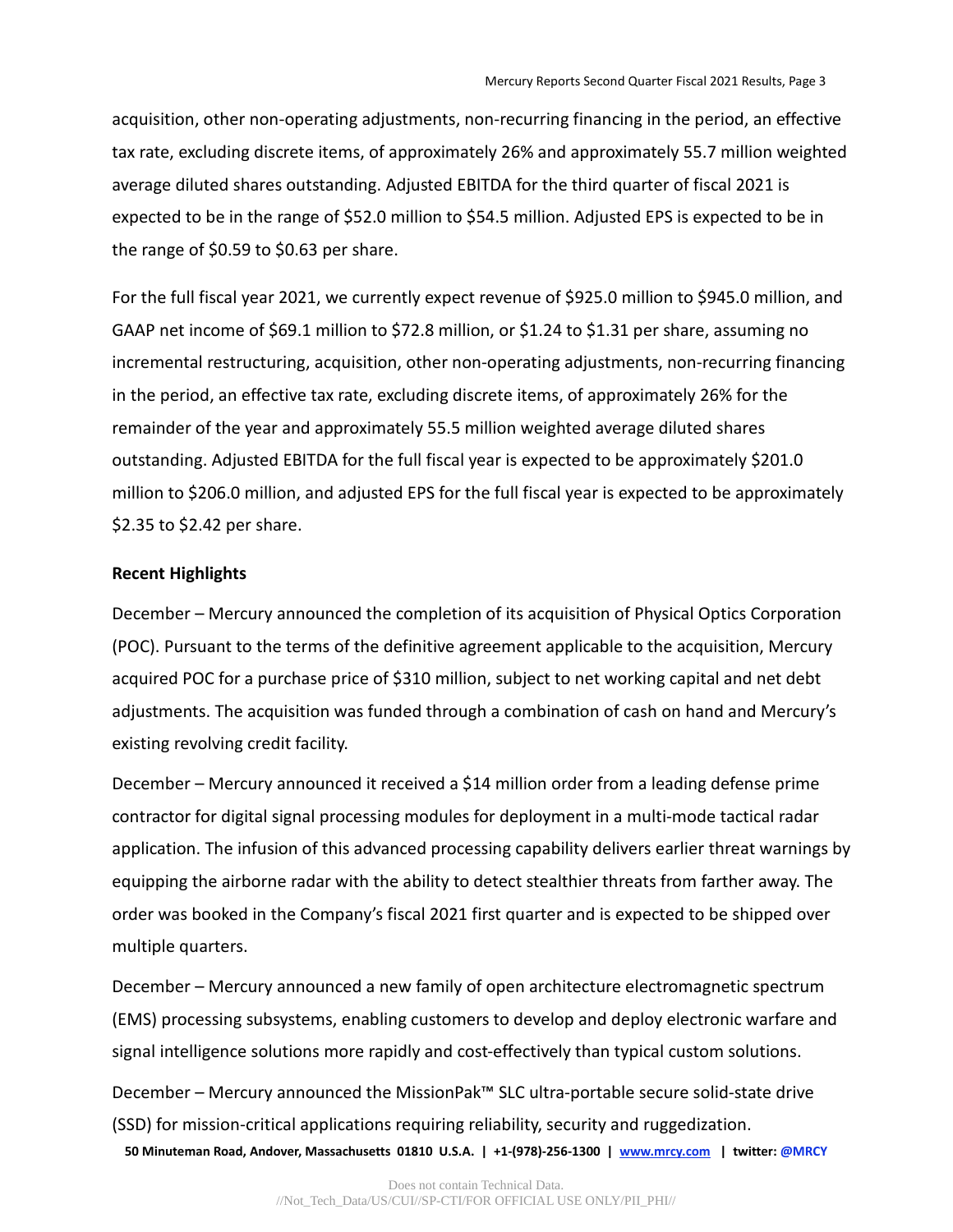Approximately the same size as a typical commercial USB flash drive, Mercury's latest secure SSD has been precision-engineered to withstand the harshest operating environments while simultaneously protecting sensitive data from cyberattack.

November – Mercury announced it was named one of the Top Places to Work in Massachusetts in The Boston Globe's 13th annual list published online at Globe.com and featured in The Boston Globe Magazine on November 22, 2020. Top Places to Work recognizes the most admired workplaces in the state as voted by employees via an Energage survey that measures opinions about their company's direction, execution, connection, management, work, pay and benefits, and engagement. More than 80,000 employees across 285 Massachusetts companies took part in the survey. Mercury was ranked #12 in the large employer's category.

October – Mercury announced it was named to Fortune magazine's 2020 List of 100 Fastest-Growing Companies. The annual Fortune list ranks public companies with market capitalization of \$250 million or more, based on revenue growth rate, EPS growth rate and three-year annualized total return. Mercury achieved a ranking of #50 on the list and was the highest-ranked aerospace and defense company included.

October – Mercury announced it received the "Medium Manufacturer of the Year" award from the Arizona Manufacturers Council (AMC) during the 2020 Arizona Manufacturing Summit and awards ceremony held virtually on Friday, Oct. 23, 2020. Mercury's Phoenix, Ariz., manufacturing facility received the award for its accomplishments in championing innovation, excellence, sustainability and leadership, and serving as a role model in the manufacturing sector.

October – Mercury announced that Chief Technology Officer Dr. William Conley was selected as a member of the Board of Advisors for Hudson Institute's Center for Defense Concepts and Technology, a leading global authority on international security issues based in Washington, D.C.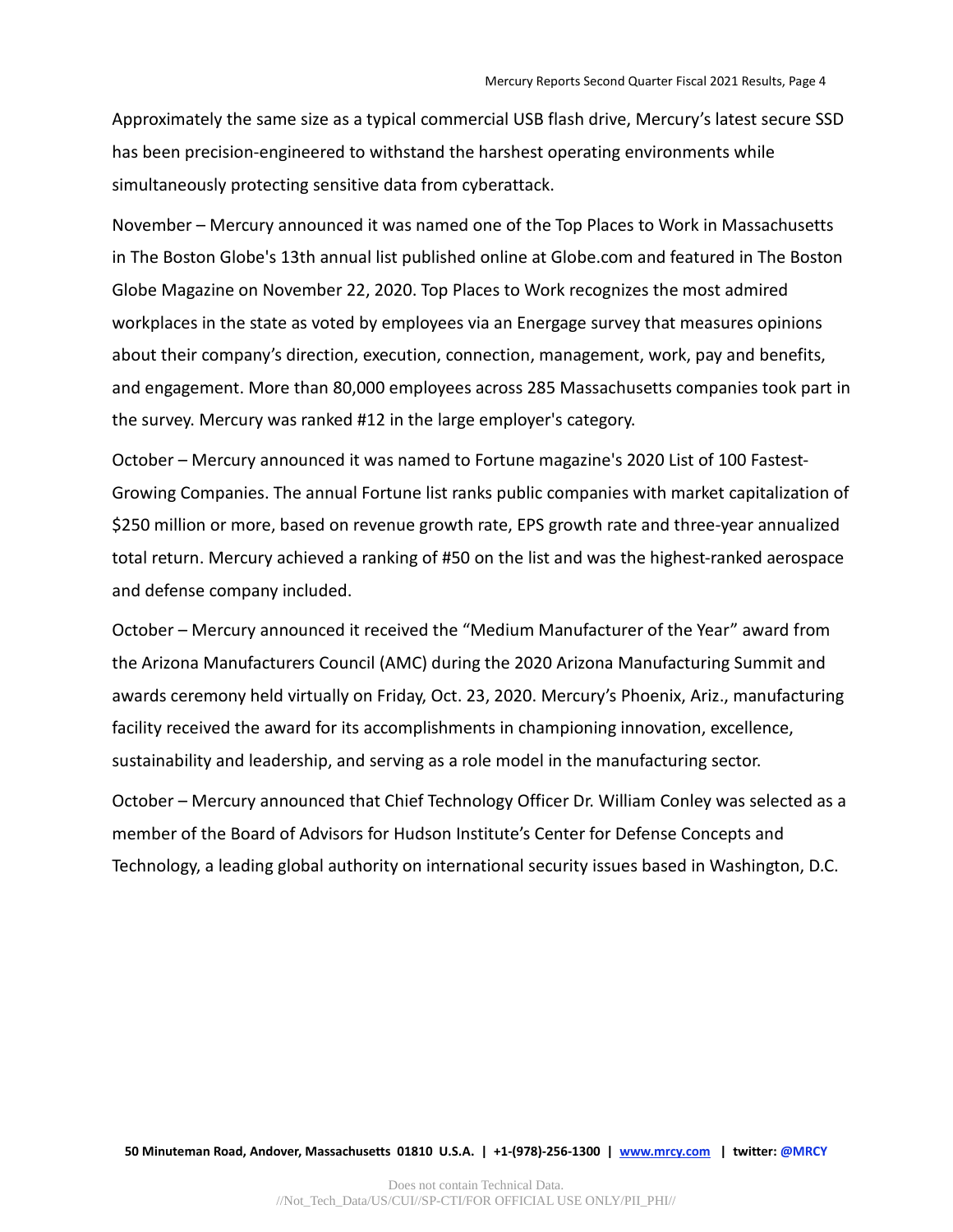## **Conference Call Information**

Mercury will host a conference call and simultaneous webcast at 5:00 p.m. ET on Tuesday, February 2, 2021, to discuss the second quarter fiscal 2021 results and review its financial and business outlook going forward.

To attend the live listen-only webcast, participants should register online at ir.mrcy.com/eventspresentations. A replay of the webcast will be available two hours after the call and archived on the same web page for six months. Participants can alternately join via conference call, by preregistering online at this **link**, or by dialing (888) 869-1189.

## **Use of Non-GAAP Financial Measures**

In addition to reporting financial results in accordance with generally accepted accounting principles, or GAAP, the Company provides adjusted EBITDA, adjusted income, adjusted earnings per share ("adjusted EPS"), free cash flow, organic revenue and acquired revenue, which are non-GAAP financial measures. Adjusted EBITDA, adjusted income, and adjusted EPS exclude certain noncash and other specified charges. The Company believes these non-GAAP financial measures are useful to help investors understand its past financial performance and prospects for the future. However, these non-GAAP measures should not be considered in isolation or as a substitute for financial information provided in accordance with GAAP. Management believes these non-GAAP measures assist in providing a more complete understanding of the Company's underlying operational results and trends, and management uses these measures along with the corresponding GAAP financial measures to manage the Company's business, to evaluate its performance compared to prior periods and the marketplace, and to establish operational goals. A reconciliation of GAAP to non-GAAP financial results discussed in this press release is contained in the attached exhibits.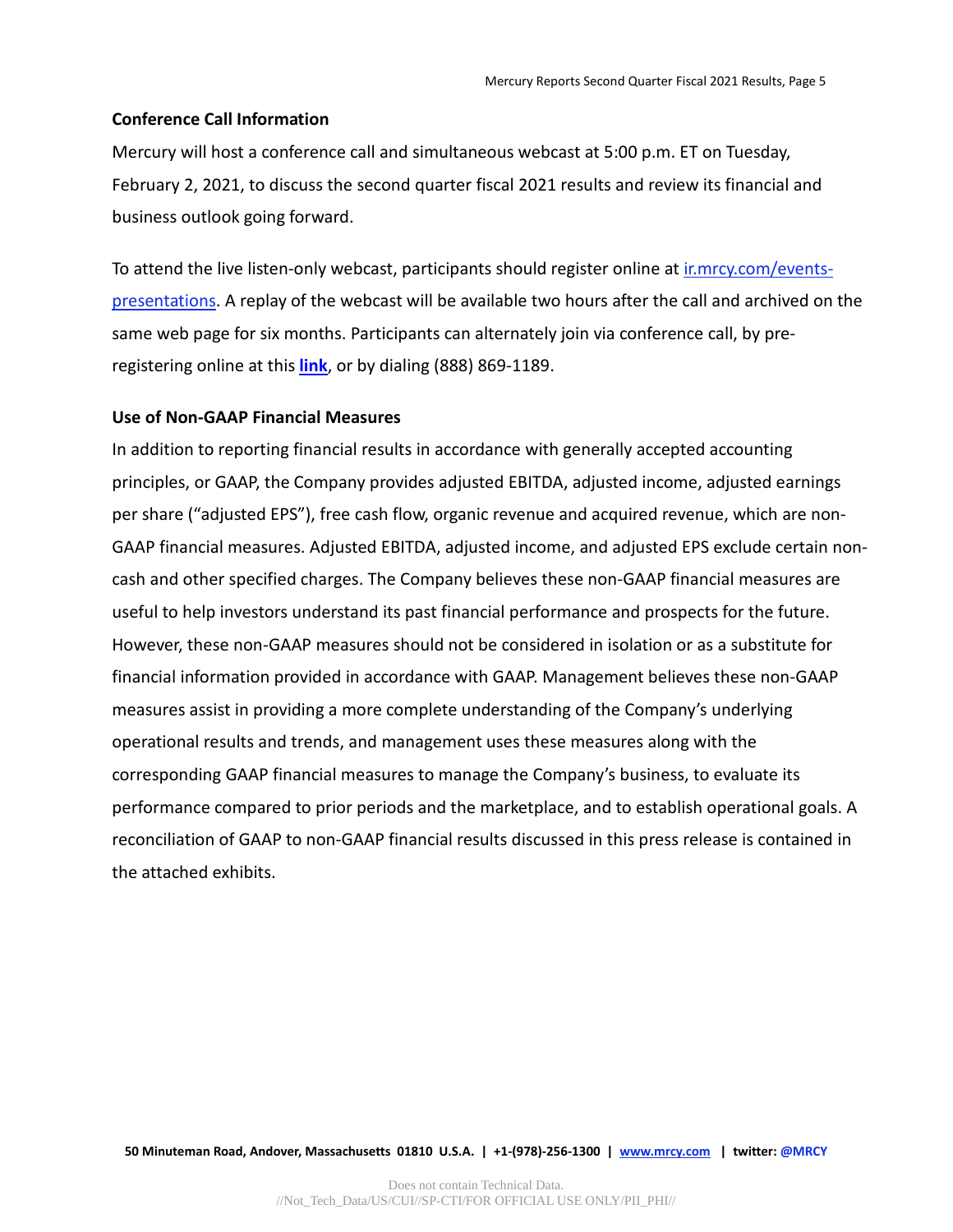## **About Mercury Systems – Innovation That Matters®**

Mercury Systems, Inc. (the "Company" or "Mercury") is a leading technology company serving the aerospace and defense industry, positioned at the intersection of high-tech and defense. Headquartered in Andover, Massachusetts, the Company delivers solutions that power a broad range of aerospace and defense programs, optimized for mission success in some of the most challenging and demanding environments. The Company envisions, creates and delivers innovative technology solutions purpose-built to meet its customers' most-pressing high-tech needs, including those specific to the defense community. To learn more, visit www.mrcy.com, or follow us on Twitter.

Investors and others should note that we announce material financial information using our website (www.mrcy.com), SEC filings, press releases, public conference calls, webcasts, and social media, including Twitter (twitter.com/mrcy and twitter.com/mrcy\_CEO) and LinkedIn (www.linkedin.com/company/mercury-systems). Therefore, we encourage investors and others interested in Mercury to review the information we post on the social media and other communication channels listed on our website.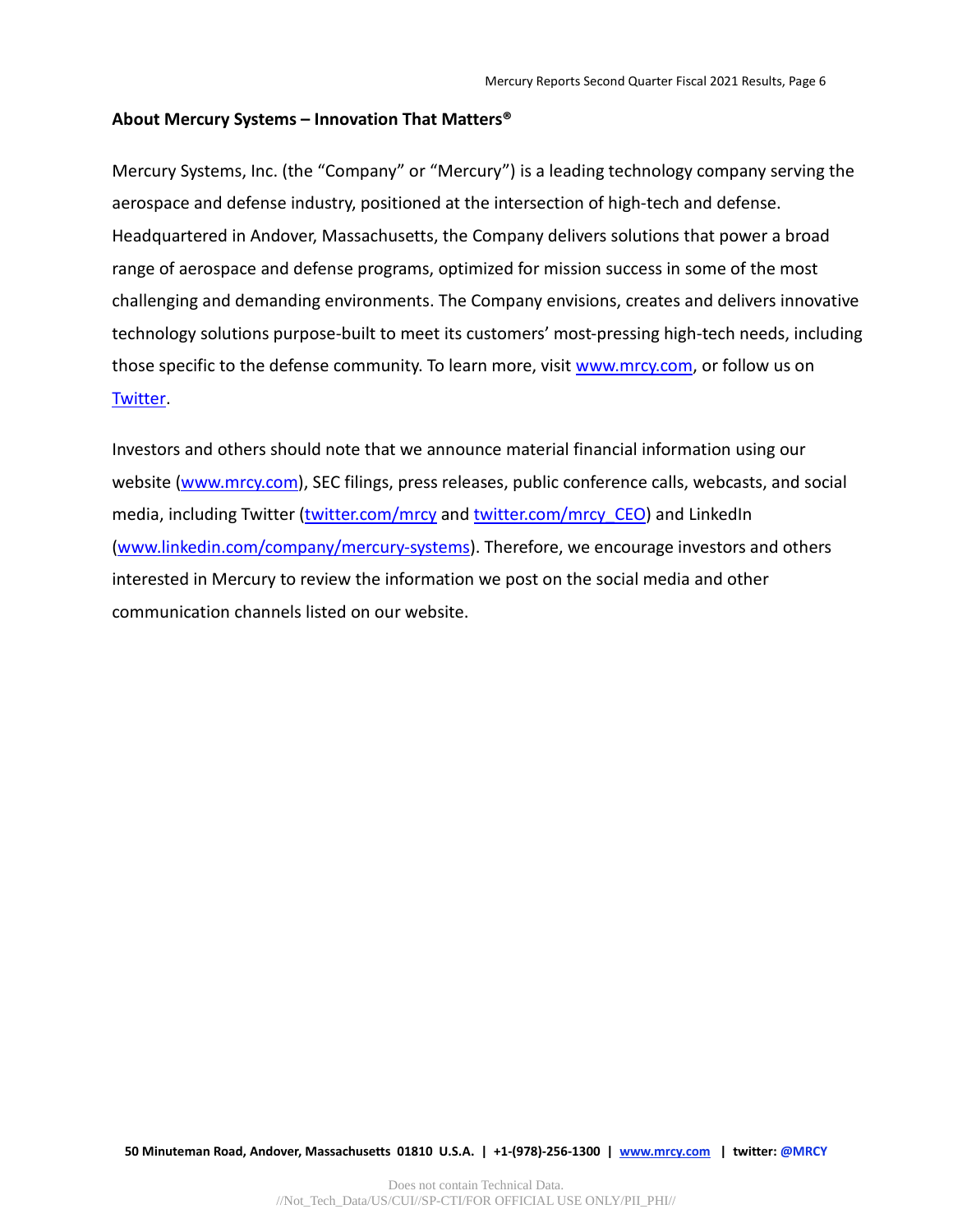## **Forward-Looking Safe Harbor Statement**

This press release contains certain forward-looking statements, as that term is defined in the Private Securities Litigation Reform Act of 1995, including those relating to the acquisitions described herein and to fiscal 2021 business performance and beyond and the Company's plans for growth and improvement in profitability and cash flow. You can identify these statements by the use of the words "may," "will," "could," "should," "would," "plans," "expects," "anticipates," "continue," "estimate," "project," "intend," "likely," "forecast," "probable," "potential," and similar expressions. These forward-looking statements involve risks and uncertainties that could cause actual results to differ materially from those projected or anticipated. Such risks and uncertainties include, but are not limited to, continued funding of defense programs, the timing and amounts of such funding, general economic and business conditions, including unforeseen weakness in the Company's markets, effects of epidemics and pandemics such as COVID, effects of any U.S. Federal government shutdown or extended continuing resolution, effects of continued geopolitical unrest and regional conflicts, competition, changes in technology and methods of marketing, delays in completing engineering and manufacturing programs, changes in customer order patterns, changes in product mix, continued success in technological advances and delivering technological innovations, changes in, or in the U.S. Government's interpretation of, federal export control or procurement rules and regulations, market acceptance of the Company's products, shortages in components, production delays or unanticipated expenses due to performance quality issues with outsourced components, inability to fully realize the expected benefits from acquisitions and restructurings, or delays in realizing such benefits, challenges in integrating acquired businesses and achieving anticipated synergies, increases in interest rates, changes to industrial security and cyber-security regulations and requirements, changes in tax rates or tax regulations, changes to interest rate swaps or other cash flow hedging arrangements, changes to generally accepted accounting principles, difficulties in retaining key employees and customers, unanticipated costs under fixed-price service and system integration engagements, and various other factors beyond our control. These risks and uncertainties also include such additional risk factors as are discussed in the Company's filings with the U.S. Securities and Exchange Commission, including its Annual Report on Form 10-K for the fiscal year ended July 3, 2020. The Company cautions readers not to place undue reliance upon any such forward-looking statements, which speak only as of the date made. The Company undertakes no obligation to update any forward-looking statement to reflect events or circumstances after the date on which such statement is made.

# # #

Contact: Michael D. Ruppert, CFO Mercury Systems, Inc. 978-967-1990

Mercury Systems and Innovation that Matters are registered trademarks, and Ensemble Series, EnterpriseSeries, BuiltSAFE and BuiltSECURE are trademarks of Mercury Systems, Inc. Other product and company names mentioned may be trademarks and/or registered trademarks of their respective holders.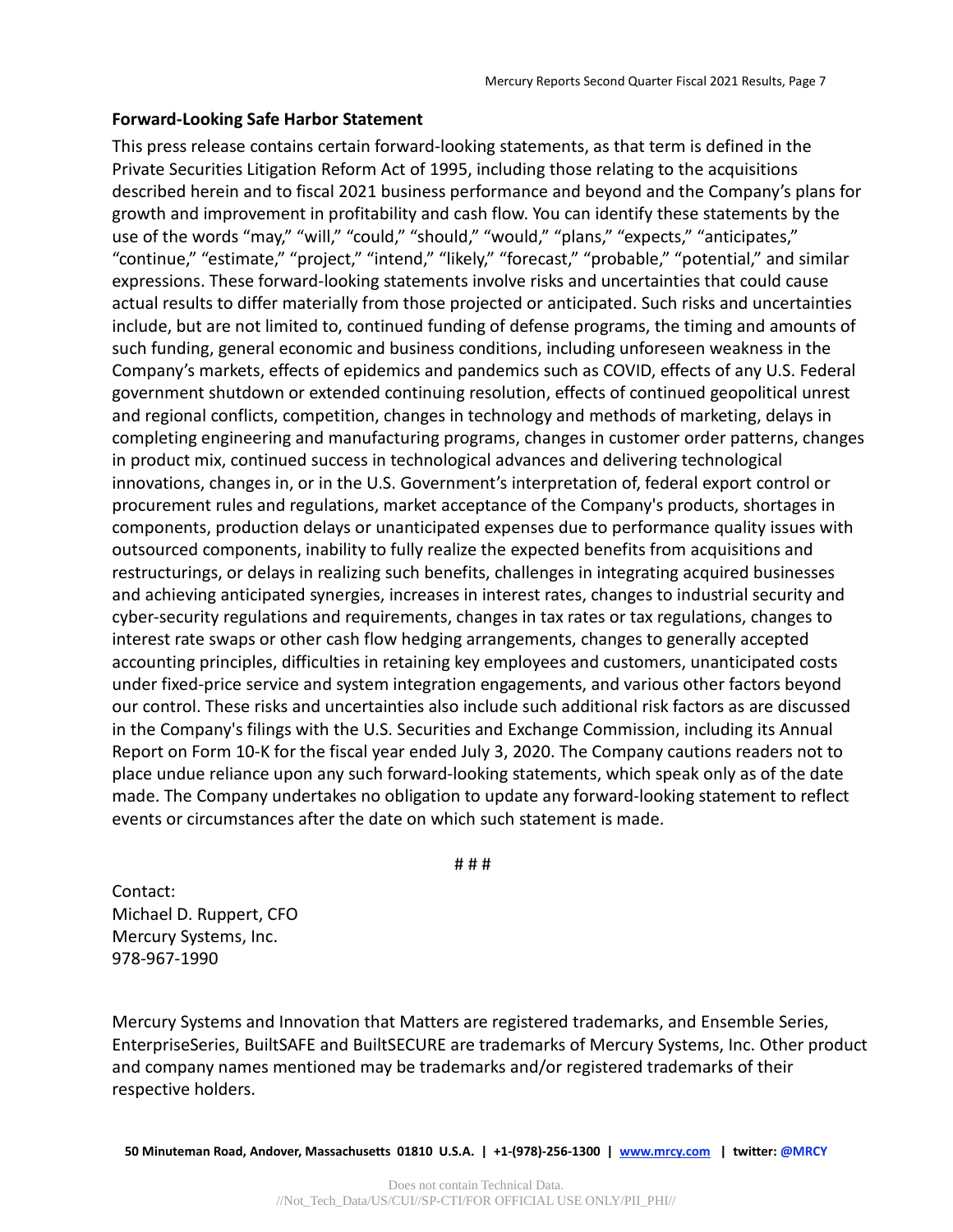#### **MERCURY SYSTEMS, INC.**

#### **UNAUDITED CONSOLIDATED BALANCE SHEETS**

(In thousands)

|                                                      | January 1,      |    |           |  |
|------------------------------------------------------|-----------------|----|-----------|--|
|                                                      | 2021            |    | 2020      |  |
|                                                      |                 |    |           |  |
| Assets                                               |                 |    |           |  |
| Current assets:                                      |                 |    |           |  |
| Cash and cash equivalents                            | \$<br>109,113   | \$ | 226,838   |  |
| Restricted cash                                      | 61,626          |    |           |  |
| Accounts receivable, net                             | 120,852         |    | 120,438   |  |
| Unbilled receivables and costs in excess of billings | 119,346         |    | 90,289    |  |
| Inventory                                            | 218,410         |    | 178,093   |  |
| Prepaid income taxes                                 | 700             |    | 2,498     |  |
| Prepaid expenses and other current assets            | 15,686          |    | 16,613    |  |
| Total current assets                                 | 645,733         |    | 634,769   |  |
| Property and equipment, net                          | 125,397         |    | 87,737    |  |
| Goodwill                                             | 783,302         |    | 614,076   |  |
| Intangible assets, net                               | 310,345         |    | 208,748   |  |
| Operating lease right-of-use assets                  | 79,125          |    | 60,613    |  |
| Other non-current assets                             | 5,266           |    | 4,777     |  |
| Total assets                                         | \$<br>1,949,168 | \$ | 1,610,720 |  |
|                                                      |                 |    |           |  |
| Liabilities and Shareholders' Equity                 |                 |    |           |  |
| <b>Current liabilities:</b>                          |                 |    |           |  |
| Accounts payable                                     | \$<br>48,175    | \$ | 41,877    |  |
| Deferred consideration                               | 61,626          |    |           |  |
| Accrued expenses                                     | 26,540          |    | 23,794    |  |
| Accrued compensation                                 | 42,065          |    | 41,270    |  |
| Deferred revenues and customer advances              | 33,447          |    | 18,974    |  |
| <b>Total current liabilities</b>                     | 211,853         |    | 125,915   |  |
|                                                      |                 |    |           |  |
| Deferred income taxes                                | 42,770          |    | 13,889    |  |
| Income taxes payable                                 | 4,117           |    | 4,117     |  |
| Long-term debt                                       | 160,000         |    |           |  |
| Operating lease liabilities                          | 84,335          |    | 66,981    |  |
| Other non-current liabilities                        | 15,462          |    | 15,034    |  |
| Total liabilities                                    | 518,537         |    | 225,936   |  |
|                                                      |                 |    |           |  |
| Shareholders' equity:                                |                 |    |           |  |
| Common stock                                         | 551             |    | 547       |  |
| Additional paid-in capital                           | 1,092,723       |    | 1,074,667 |  |
| Retained earnings                                    | 340,939         |    | 312,455   |  |
| Accumulated other comprehensive loss                 | (3, 582)        |    | (2,885)   |  |
| Total shareholders' equity                           | 1,430,631       |    | 1,384,784 |  |
| Total liabilities and shareholders' equity           | \$<br>1,949,168 | \$ | 1,610,720 |  |
|                                                      |                 |    |           |  |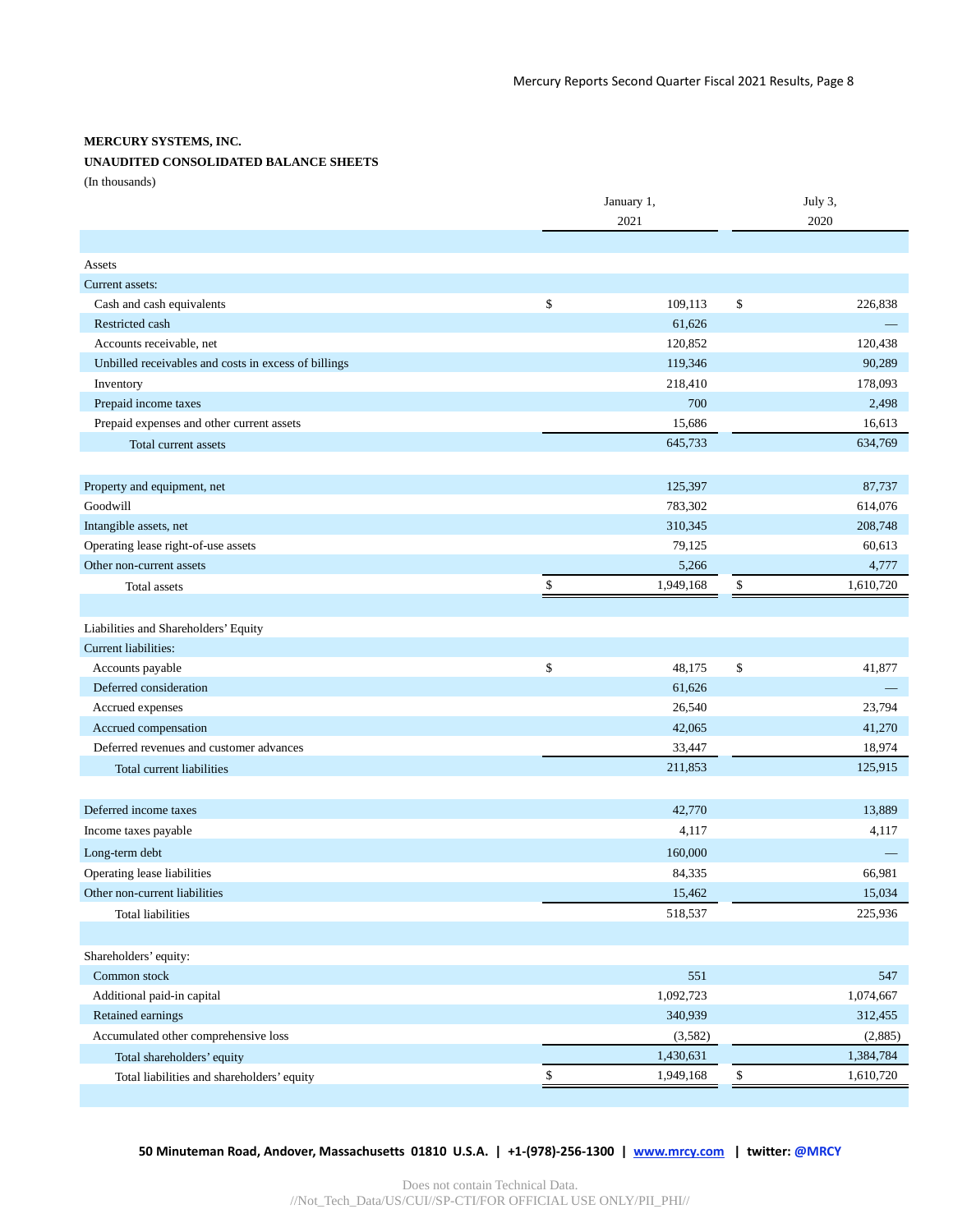## **MERCURY SYSTEMS, INC.**

## **UNAUDITED CONSOLIDATED STATEMENTS OF OPERATIONS**

(In thousands, except per share data)

|                                                                      | <b>Second Quarters Ended</b> |                 |        | <b>Six Months Ended</b> |             |                 |        |                   |  |
|----------------------------------------------------------------------|------------------------------|-----------------|--------|-------------------------|-------------|-----------------|--------|-------------------|--|
|                                                                      |                              | January 1, 2021 |        | December 27, 2019       |             | January 1, 2021 |        | December 27, 2019 |  |
| Net revenues                                                         | \$                           | 210,676         | \$     | 193,913                 | $\sqrt{\ }$ | 416,297         | \$     | 371,217           |  |
| Cost of revenues $(1)$                                               |                              | 122,009         |        | 105,407                 |             | 239,511         |        | 204,311           |  |
| Gross margin                                                         |                              | 88,667          |        | 88,506                  |             | 176,786         |        | 166,906           |  |
|                                                                      |                              |                 |        |                         |             |                 |        |                   |  |
| Operating expenses:                                                  |                              |                 |        |                         |             |                 |        |                   |  |
| Selling, general and administrative <sup>(1)</sup>                   |                              | 31,596          |        | 32,804                  |             | 64,500          |        | 62,774            |  |
| Research and development <sup>(1)</sup>                              |                              | 28,128          |        | 24,660                  |             | 55,545          |        | 46,530            |  |
| Amortization of intangible assets                                    |                              | 7,643           |        | 7,992                   |             | 15,374          |        | 15,011            |  |
| Restructuring and other charges                                      |                              | 951             |        | 1,101                   |             | 2,248           |        | 1,749             |  |
| Acquisition costs and other related expenses                         |                              | 2,236           |        | 1,124                   |             | 2,236           |        | 2,541             |  |
| Total operating expenses                                             |                              | 70,554          |        | 67,681                  |             | 139,903         |        | 128,605           |  |
|                                                                      |                              |                 |        |                         |             |                 |        |                   |  |
| Income from operations                                               |                              | 18,113          |        | 20,825                  |             | 36,883          |        | 38,301            |  |
|                                                                      |                              |                 |        |                         |             |                 |        |                   |  |
| Interest income                                                      |                              | 60              |        | 312                     |             | 132             |        | 1,499             |  |
| Interest expense                                                     |                              | (73)            |        |                         |             | (73)            |        |                   |  |
| Other expense, net                                                   |                              | (981)           |        | (351)                   |             | (1,827)         |        | (1,785)           |  |
|                                                                      |                              |                 |        |                         |             |                 |        |                   |  |
| Income before income taxes                                           |                              | 17,119          |        | 20,786                  |             | 35,115          |        | 38,015            |  |
| Income tax provision                                                 |                              | 4,433           |        | 5,110                   |             | 6,631           |        | 3,092             |  |
| Net income                                                           | $\mathbb{S}$                 | 12,686          | $\$\,$ | 15,676                  | $\$$        | 28,484          | $\$\,$ | 34,923            |  |
|                                                                      |                              |                 |        |                         |             |                 |        |                   |  |
| Basic net earnings per share                                         | \$                           | 0.23            | \$     | 0.29                    | \$          | 0.52            | \$     | 0.64              |  |
|                                                                      |                              |                 |        |                         |             |                 |        |                   |  |
| Diluted net earnings per share                                       | $\$\,$                       | 0.23            | $\$\,$ | 0.29                    | \$          | 0.51            | \$     | 0.63              |  |
|                                                                      |                              |                 |        |                         |             |                 |        |                   |  |
| Weighted-average shares outstanding:                                 |                              |                 |        |                         |             |                 |        |                   |  |
| <b>Basic</b>                                                         |                              | 55,070          |        | 54,548                  |             | 54,976          |        | 54,468            |  |
| Diluted                                                              |                              | 55,434          |        | 55,001                  |             | 55,385          |        | 55,037            |  |
|                                                                      |                              |                 |        |                         |             |                 |        |                   |  |
| (1) Includes stock-based compensation expense, allocated as follows: |                              |                 |        |                         |             |                 |        |                   |  |
| Cost of revenues                                                     | \$                           | 369             | \$     | 200                     | $\$$        | 664             | \$     | 341               |  |
| Selling, general and administrative                                  | \$                           | 5,619           | \$     | 5,384                   | $\$\,$      | 11,295          | \$     | 10,027            |  |
| Research and development                                             | \$                           | 1,282           | \$     | 947                     | $\$$        | 2,495           | \$     | 1,822             |  |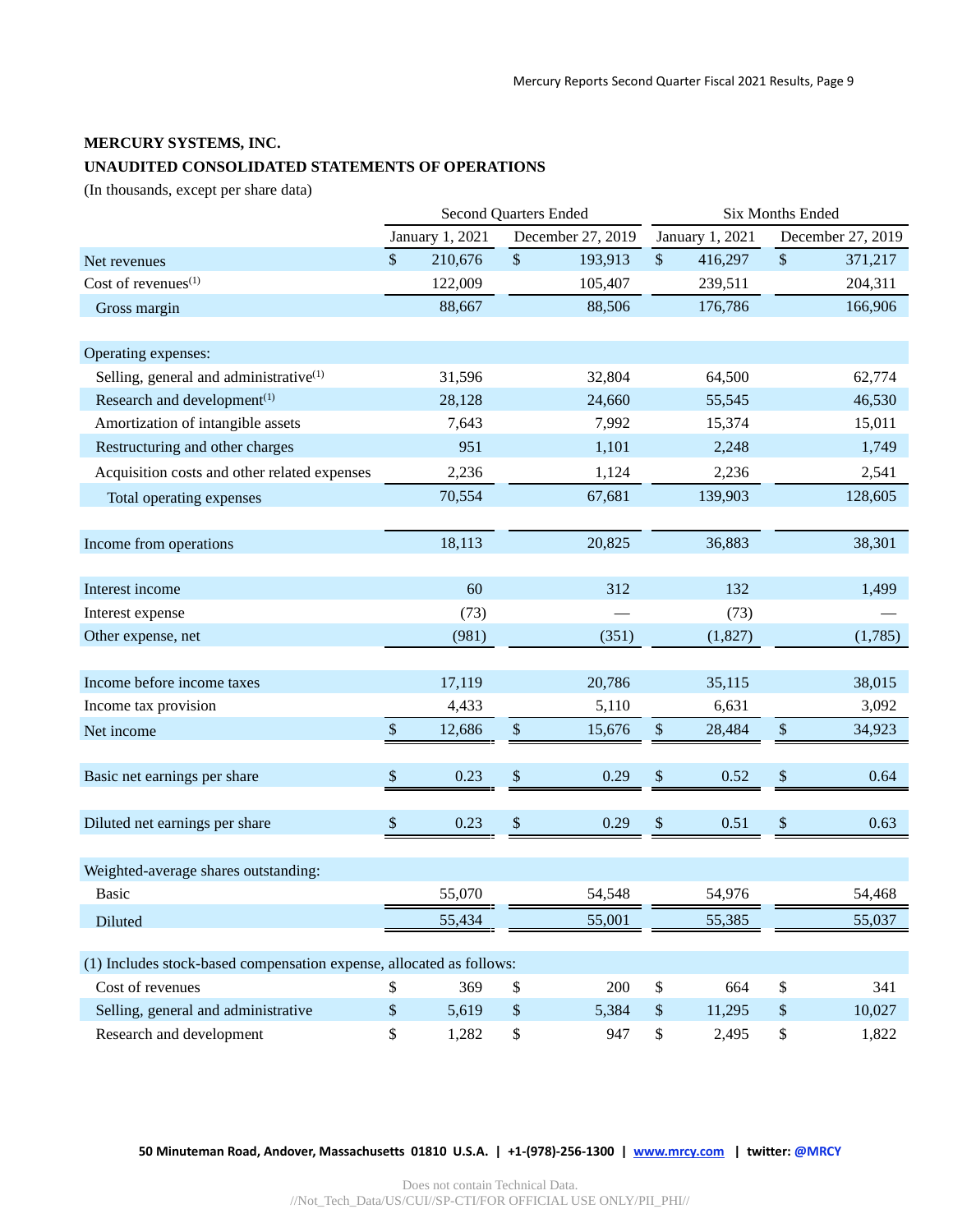#### **MERCURY SYSTEMS, INC.**

## **UNAUDITED CONDENSED CONSOLIDATED STATEMENTS OF CASH FLOWS**

(In thousands)

|                                                                                  |                 | <b>Second Quarters Ended</b> | <b>Six Months Ended</b> |                 |    |                   |  |  |
|----------------------------------------------------------------------------------|-----------------|------------------------------|-------------------------|-----------------|----|-------------------|--|--|
|                                                                                  | January 1, 2021 | December 27, 2019            |                         | January 1, 2021 |    | December 27, 2019 |  |  |
| Cash flows from operating activities:                                            |                 |                              |                         |                 |    |                   |  |  |
| Net income                                                                       | \$<br>12,686    | \$<br>15,676                 | \$                      | 28,484          | \$ | 34,923            |  |  |
| Depreciation and amortization                                                    | 13,284          | 12,547                       |                         | 26,281          |    | 23,928            |  |  |
| Other non-cash items, net                                                        | 8,367           | 7,593                        |                         | 12,898          |    | 14,038            |  |  |
| Changes in operating assets and liabilities                                      | (10, 398)       | (3,750)                      |                         | (20, 795)       |    | (16, 513)         |  |  |
|                                                                                  |                 |                              |                         |                 |    |                   |  |  |
| Net cash provided by operating activities                                        | 23,939          | 32,066                       |                         | 46,868          |    | 56,376            |  |  |
|                                                                                  |                 |                              |                         |                 |    |                   |  |  |
| Cash flows from investing activities:                                            |                 |                              |                         |                 |    |                   |  |  |
| Acquisition of businesses, net of cash acquired                                  | (243, 637)      |                              |                         | (243, 637)      |    | (96, 502)         |  |  |
| Purchases of property and equipment                                              | (13,775)        | (11, 324)                    |                         | (24, 753)       |    | (20,919)          |  |  |
| Proceeds from sale of investment                                                 | 1,538           |                              |                         | 1,538           |    |                   |  |  |
|                                                                                  |                 |                              |                         |                 |    |                   |  |  |
| Net cash used in investing activities                                            | (255, 874)      | (11, 324)                    |                         | (266, 852)      |    | (117, 421)        |  |  |
|                                                                                  |                 |                              |                         |                 |    |                   |  |  |
| Cash flows from financing activities:                                            |                 |                              |                         |                 |    |                   |  |  |
| Proceeds from employee stock plans                                               | 3,186           |                              |                         | 3,188           |    | 3                 |  |  |
| Borrowings under credit facilities                                               | 160,000         |                              |                         | 160,000         |    |                   |  |  |
| Payments for retirement of common stock                                          |                 | (375)                        |                         | (66)            |    | (14, 937)         |  |  |
|                                                                                  |                 |                              |                         |                 |    |                   |  |  |
| Net cash provided by (used in) financing                                         |                 |                              |                         |                 |    |                   |  |  |
| activities                                                                       | 163,186         | (375)                        |                         | 163,122         |    | (14, 934)         |  |  |
|                                                                                  |                 |                              |                         |                 |    |                   |  |  |
| Effect of exchange rate changes on cash, cash<br>equivalents and restricted cash | 366             | 371                          |                         | 763             |    | 84                |  |  |
|                                                                                  |                 |                              |                         |                 |    |                   |  |  |
| Net (decrease) increase in cash, cash equivalents                                |                 |                              |                         |                 |    |                   |  |  |
| and restricted cash                                                              | (68, 383)       | 20,738                       |                         | (56,099)        |    | (75, 895)         |  |  |
|                                                                                  |                 |                              |                         |                 |    |                   |  |  |
| Cash, cash equivalents and restricted cash at<br>beginning of period             | 239,122         | 161,299                      |                         | 226,838         |    | 257,932           |  |  |
|                                                                                  |                 |                              |                         |                 |    |                   |  |  |
|                                                                                  |                 |                              |                         |                 |    |                   |  |  |
| Cash, cash equivalents and restricted cash at end<br>of period                   | \$<br>170,739   | \$<br>182,037                | \$                      | 170,739         | \$ | 182,037           |  |  |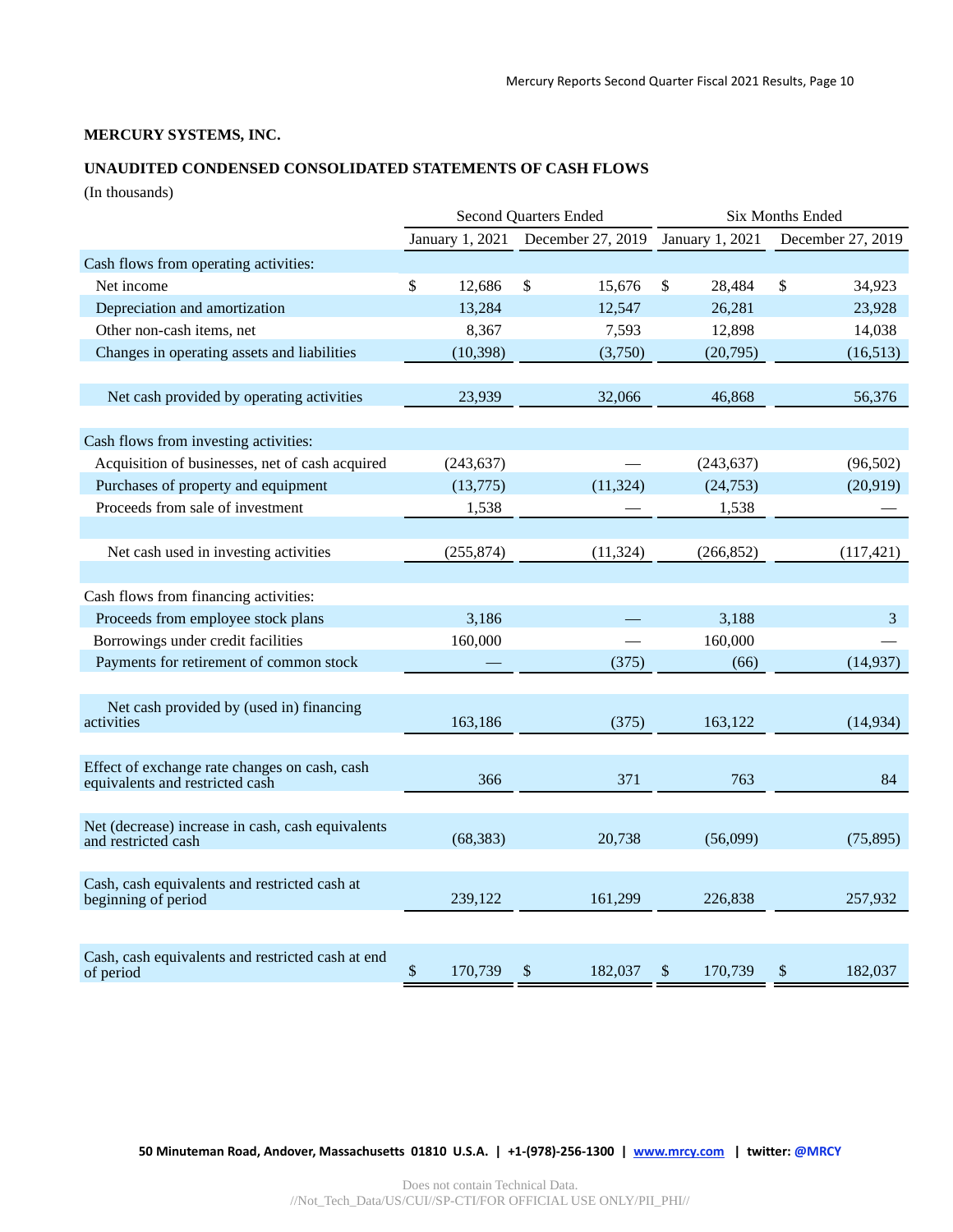## **UNAUDITED SUPPLEMENTAL INFORMATION RECONCILIATION OF GAAP TO NON-GAAP MEASURES** (In thousands)

Adjusted EBITDA, a non-GAAP measure for reporting financial performance, excludes the impact of certain items and, therefore, has not been calculated in accordance with GAAP. Management believes that exclusion of these items assists in providing a more complete understanding of the Company's underlying results and trends, and management uses these measures along with the corresponding GAAP financial measures to manage the Company's business, to evaluate its performance compared to prior periods and the marketplace, and to establish operational goals. The adjustments to calculate this non-GAAP financial measure, and the basis for such adjustments, are outlined below:

*Other non-operating adjustments*. The Company records other non-operating adjustments such as gains or losses on foreign currency remeasurement, investments and fixed asset sales or disposals among other adjustments. These adjustments may vary from period to period without any direct correlation to underlying operating performance.

*Interest income and expense*. The Company receives interest income on investments and incurs interest expense on loans, capital leases and other financing arrangements. These amounts may vary from period to period due to changes in cash and debt balances and interest rates driven by general market conditions or other circumstances outside of the normal course of Mercury's operations.

*Income taxes*. The Company's GAAP tax expense can fluctuate materially from period to period due to tax adjustments that are not directly related to underlying operating performance or to the current period of operations.

*Depreciation*. The Company incurs depreciation expense related to capital assets purchased to support the ongoing operations of the business. These assets are recorded at cost or fair value and are depreciated using the straight-line method over the useful life of the asset. Purchases of such assets may vary significantly from period to period and without any direct correlation to underlying operating performance.

*Amortization of intangible assets.* The Company incurs amortization of intangibles related to various acquisitions it has made and license agreements. These intangible assets are valued at the time of acquisition, are amortized over a period of several years after acquisition and generally cannot be changed or influenced by management after acquisition.

*Restructuring and other charges.* The Company incurs restructuring and other charges in connection with management's decisions to undertake certain actions to realign operating expenses through workforce reductions and the closure of certain Company facilities, businesses and product lines. The Company's adjustments reflected in restructuring and other charges are typically related to acquisitions and organizational redesign programs initiated as part of discrete post-acquisition integration activities. Management believes these items are non-routine and may not be indicative of ongoing operating results.

*Impairment of long-lived assets.* The Company incurs impairment charges of long-lived assets based on events that may or may not be within the control of management. Management believes these items are outside the normal operations of the Company's business and are not indicative of ongoing operating results.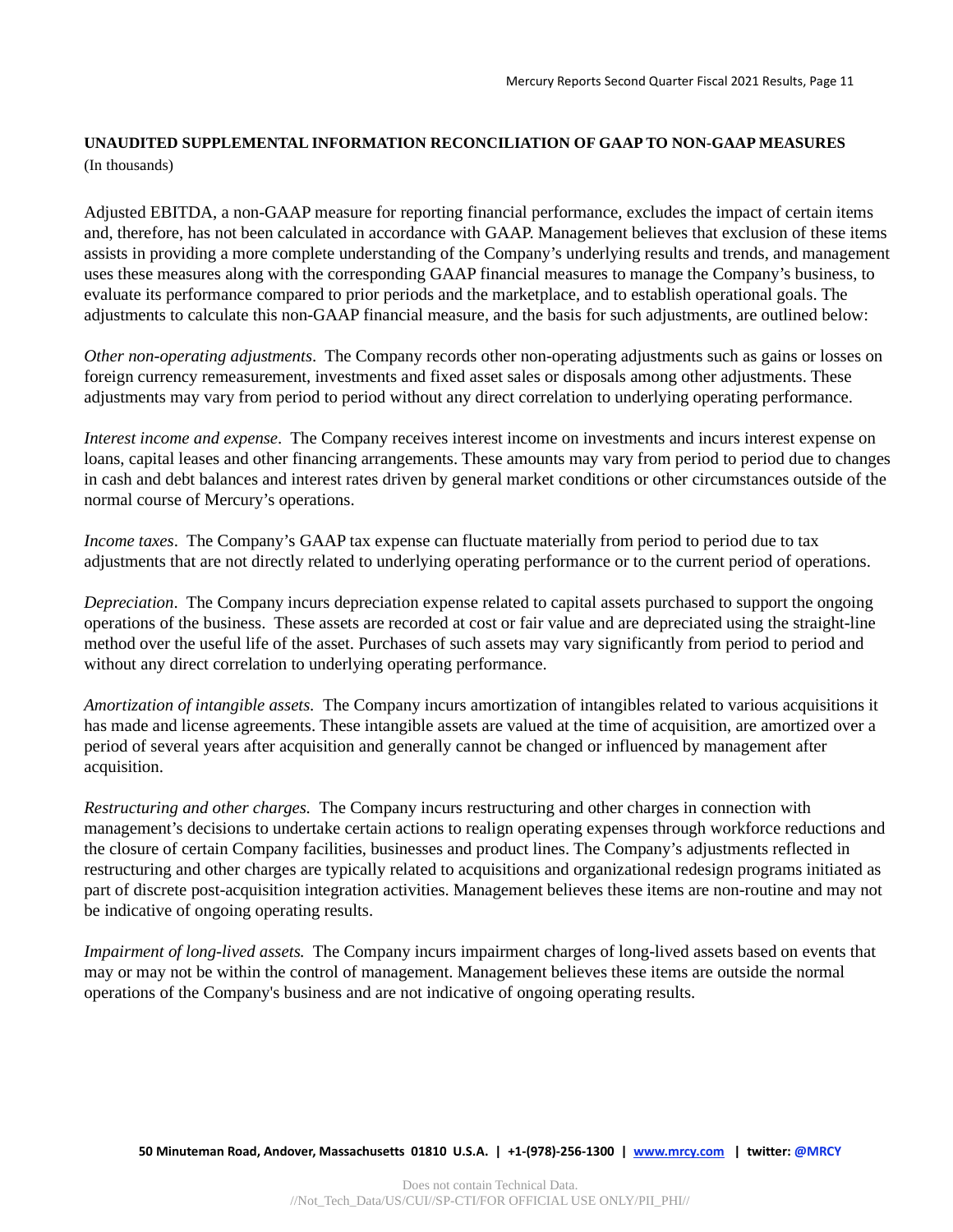*Acquisition and financing costs*. The Company incurs transaction costs related to acquisition and potential acquisition opportunities, such as legal, accounting, and other third party advisory fees. Although we may incur such third-party costs and other related charges and adjustments, it is not indicative that any transaction will be consummated. Additionally, the Company incurs unused revolver and bank fees associated with maintaining its credit facility. The Company also incurs non-cash financing expenses associated with obtaining its credit facility. Management believes these items are outside the normal operations of the Company's business and are not indicative of ongoing operating results.

*Fair value adjustments from purchase accounting.* As a result of applying purchase accounting rules to acquired assets and liabilities, certain fair value adjustments are recorded in the opening balance sheet of acquired companies. These adjustments are then reflected in the Company's income statements in periods subsequent to the acquisition. In addition, the impact of any changes to originally recorded contingent consideration amounts are reflected in the income statements in the period of the change. Management believes these items are outside the normal operations of the Company and are not indicative of ongoing operating results.

*Litigation and settlement income and expense.* The Company periodically receives income and incurs expenses related to pending claims and litigation and associated legal fees and potential case settlements and/or judgments. Although we may incur such costs and other related charges and adjustments, it is not indicative of any particular outcome until the matter is fully resolved. Management believes these items are outside the normal operations of the Company's business and are not indicative of ongoing operating results. The Company periodically receives warranty claims from customers and makes warranty claims towards its vendors and supply chain. Management believes the expenses and gains associated with these recurring warranty items are within the normal operations and operating cycle of the Company's business. Therefore, management deems no adjustments are necessary unless under extraordinary circumstances.

*COVID related expenses*. The Company incurred costs associated with the COVID pandemic. These costs relate primarily to enhanced compensation and benefits for employees as well as incremental supplies and services to support social distancing and mitigate the spread of COVID. These costs include the Mercury Employee COVID Relief Fund, which was established to support employees experiencing financial burdens resulting from the COVID pandemic. The intent of this fund is to provide relief for employees who may otherwise be unable to pay for basic necessities, unexpected care for immediate family members, or other urgent needs that promote their health and safety during the current Coronavirus crisis. These costs also include expanded sick pay related to COVID, overtime, meals and other compensation-related expenses. Management believes these items are outside the normal operations of the Company and are not indicative of ongoing operating results.

*Stock-based and other non-cash compensation expense.* The Company incurs expense related to stock-based compensation included in its GAAP presentation of cost of revenues, selling, general and administrative expense and research and development expense. The Company also incurs non-cash based compensation in the form of pension related expenses. Although stock-based and other non-cash compensation is an expense of the Company and viewed as a form of compensation, these expenses vary in amount from period to period, and are affected by market forces that are difficult to predict and are not within the control of management, such as the market price and volatility of the Company's shares, risk-free interest rates and the expected term and forfeiture rates of the awards, as well as pension actuarial assumptions. Management believes that exclusion of these expenses allows comparisons of operating results to those of other companies, both public, private or foreign, that disclose non-GAAP financial measures that exclude stock-based compensation and other non-cash compensation.

Mercury uses adjusted EBITDA as an important indicator of the operating performance of its business. Management excludes the above-described items from its internal forecasts and models when establishing internal operating budgets, supplementing the financial results and forecasts reported to the Company's board of directors, determining the portion of bonus compensation for executive officers and other key employees based on operating performance,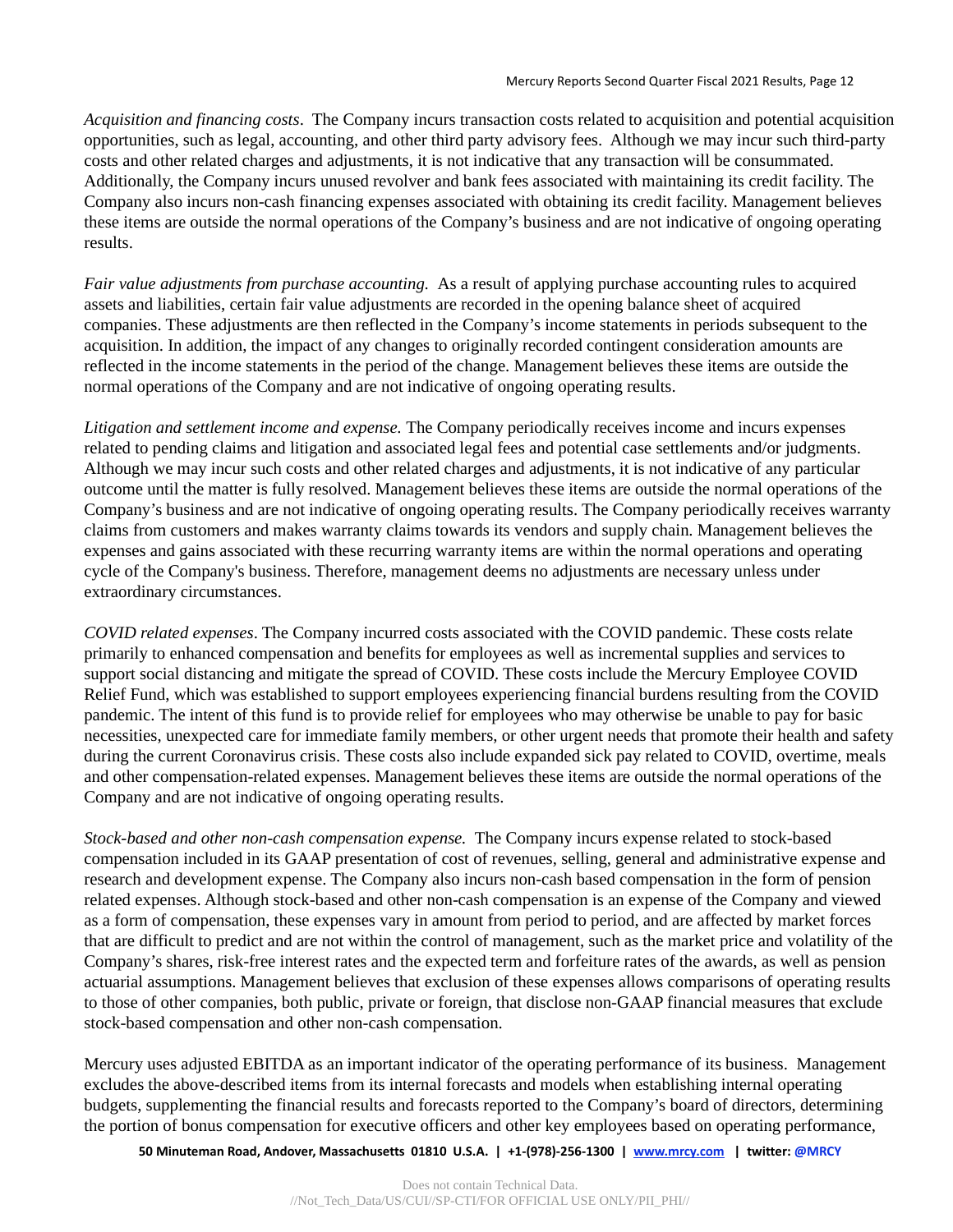evaluating short-term and long-term operating trends in the Company's operations, and allocating resources to various initiatives and operational requirements. The Company believes that adjusted EBITDA permits a comparative assessment of its operating performance, relative to its performance based on its GAAP results, while isolating the effects of charges that may vary from period to period without any correlation to underlying operating performance. The Company believes that these non-GAAP financial adjustments are useful to investors because they allow investors to evaluate the effectiveness of the methodology and information used by management in its financial and operational decision-making. The Company believes that trends in its adjusted EBITDA are valuable indicators of its operating performance.

Adjusted EBITDA is a non-GAAP financial measure and should not be considered in isolation or as a substitute for financial information provided in accordance with GAAP. This non-GAAP financial measure may not be computed in the same manner as similarly titled measures used by other companies. The Company expects to continue to incur expenses similar to the adjusted EBITDA financial adjustments described above, and investors should not infer from the Company's presentation of this non-GAAP financial measure that these costs are unusual, infrequent or nonrecurring.

The following table reconciles the most directly comparable GAAP financial measure to the non-GAAP financial measure.

|                                                        | <b>Second Quarters Ended</b> |              |                   | Six Months Ended |                 |              |                   |  |  |
|--------------------------------------------------------|------------------------------|--------------|-------------------|------------------|-----------------|--------------|-------------------|--|--|
|                                                        | January 1, 2021              |              | December 27, 2019 |                  | January 1, 2021 |              | December 27, 2019 |  |  |
| Net income                                             | \$<br>12,686                 | $\mathbb{S}$ | 15,676            | \$.              | 28,484          | $\mathbb{S}$ | 34,923            |  |  |
| Other non-operating adjustments, net                   | (3)                          |              | (549)             |                  | (185)           |              | (248)             |  |  |
| Interest expense (income), net                         | 13                           |              | (312)             |                  | (59)            |              | (1,499)           |  |  |
| Income tax provision                                   | 4,433                        |              | 5,110             |                  | 6,631           |              | 3,092             |  |  |
| Depreciation                                           | 5,641                        |              | 4,555             |                  | 10,907          |              | 8,917             |  |  |
| Amortization of intangible assets                      | 7,643                        |              | 7,992             |                  | 15,374          |              | 15,011            |  |  |
| Restructuring and other charges                        | 951                          |              | 1,101             |                  | 2,248           |              | 1,749             |  |  |
| Impairment of long-lived assets                        |                              |              |                   |                  |                 |              |                   |  |  |
| Acquisition and financing costs                        | 2,969                        |              | 1,882             |                  | 3,810           |              | 4,118             |  |  |
| Fair value adjustments from purchase<br>accounting     |                              |              | 600               |                  |                 |              | 600               |  |  |
| Litigation and settlement expense, net                 | 251                          |              | 142               |                  | 438             |              | 455               |  |  |
| COVID related expenses                                 | 3,309                        |              |                   |                  | 5,628           |              |                   |  |  |
| Stock-based and other non-cash<br>compensation expense | 7,439                        |              | 6,639             |                  | 14,806          |              | 12,415            |  |  |
| <b>Adjusted EBITDA</b>                                 | \$<br>45,332                 | \$           | 42,836            | \$               | 88,082          | \$           | 79,533            |  |  |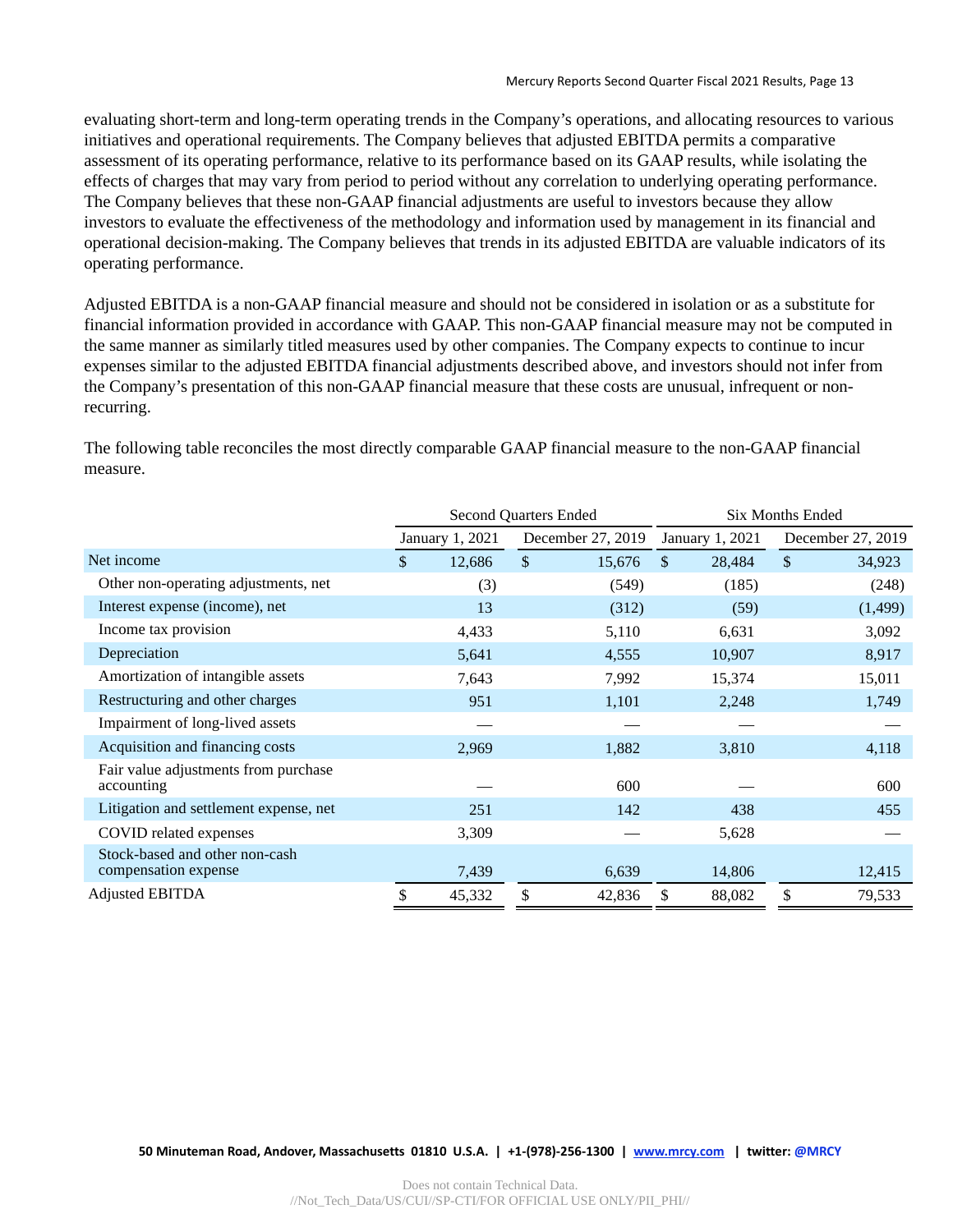Free cash flow, a non-GAAP measure for reporting cash flow, is defined as cash provided by operating activities less capital expenditures for property and equipment, which includes capitalized software development costs, and, therefore, has not been calculated in accordance with GAAP. Management believes free cash flow provides investors with an important perspective on cash available for investment and acquisitions after making capital investments required to support ongoing business operations and long-term value creation. The Company believes that trends in its free cash flow are valuable indicators of its operating performance and liquidity.

Free cash flow is a non-GAAP financial measure and should not be considered in isolation or as a substitute for financial information provided in accordance with GAAP. This non-GAAP financial measure may not be computed in the same manner as similarly titled measures used by other companies. The Company expects to continue to incur expenditures similar to the free cash flow financial adjustment described above, and investors should not infer from the Company's presentation of this non-GAAP financial measure that these expenditures reflect all of the Company's obligations which require cash.

The following table reconciles the most directly comparable GAAP financial measure to the non-GAAP financial measure.

|                                       | <b>Second Quarters Ended</b> |                   |                 | Six Months Ended  |          |  |  |
|---------------------------------------|------------------------------|-------------------|-----------------|-------------------|----------|--|--|
|                                       | January 1, 2021              | December 27, 2019 | January 1, 2021 | December 27, 2019 |          |  |  |
| Cash provided by operating activities | 23,939                       | 32,066            | \$<br>46,868    |                   | 56,376   |  |  |
| Purchases of property and equipment   | (13,775)                     | (11, 324)         | (24, 753)       |                   | (20,919) |  |  |
| Free cash flow                        | 10.164                       | 20.742            | \$<br>22,115    |                   | 35,457   |  |  |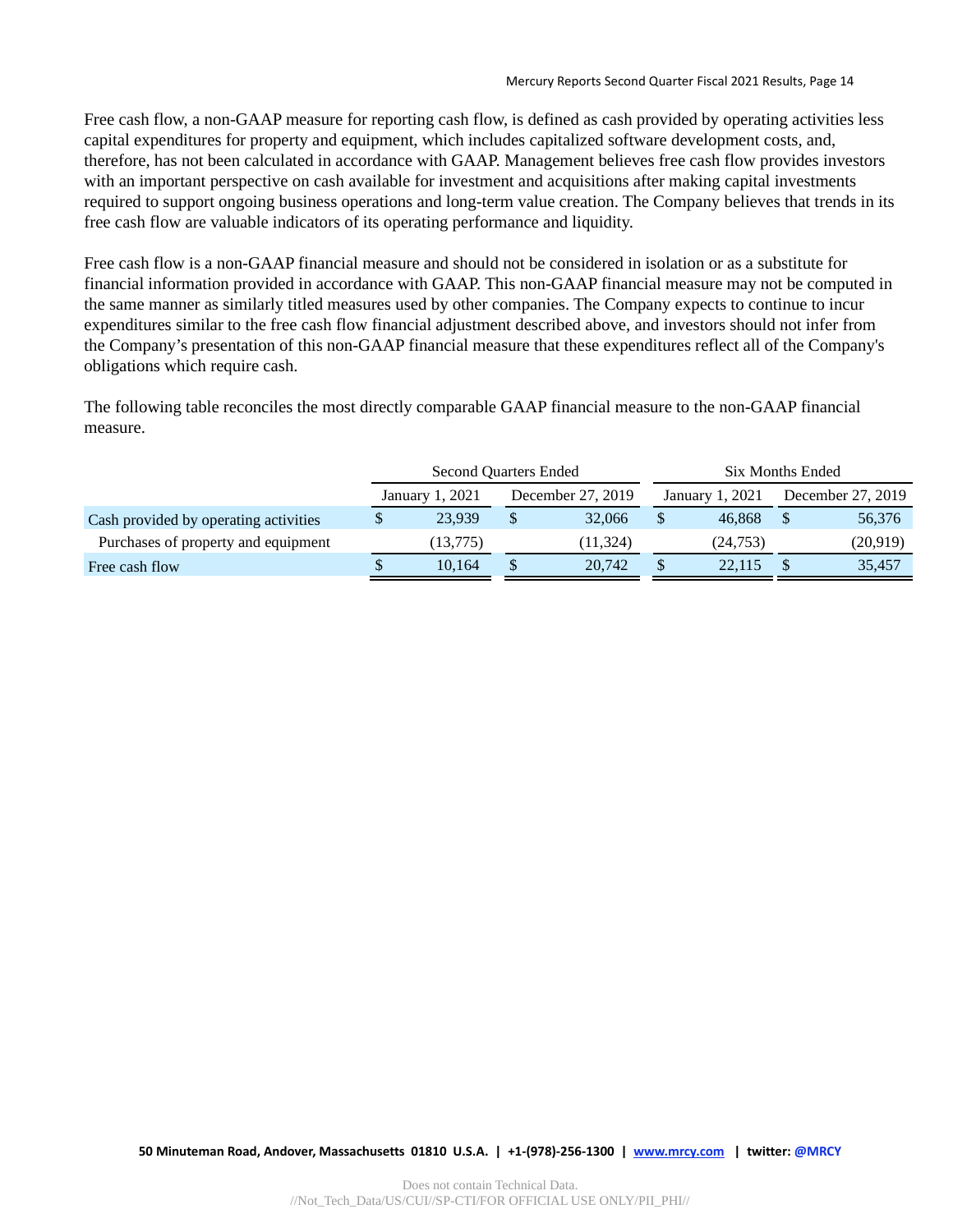## **UNAUDITED SUPPLEMENTAL INFORMATION RECONCILIATION OF GAAP TO NON-GAAP MEASURES**

(In thousands, except per share data)

Adjusted income and adjusted earnings per share ("adjusted EPS") are non-GAAP measures for reporting financial performance, exclude the impact of certain items and, therefore, have not been calculated in accordance with GAAP. Management believes that exclusion of these items assists in providing a more complete understanding of the Company's underlying results and trends and allows for comparability with our peer company index and industry. These non-GAAP financial measures may not be computed in the same manner as similarly titled measures used by other companies. The Company uses these measures along with the corresponding GAAP financial measures to manage the Company's business and to evaluate its performance compared to prior periods and the marketplace. The Company defines adjusted income as income before other non-operating adjustments, amortization of intangible assets, restructuring and other charges, impairment of long-lived assets, acquisition and financing costs, fair value adjustments from purchase accounting, litigation and settlement income and expense, COVID related expenses, and stock-based and other non-cash compensation expense. The impact to income taxes includes the impact to the effective tax rate, current tax provision and deferred tax provision<sup>(2)</sup>. Adjusted EPS expresses adjusted income on a per share basis using weighted average diluted shares outstanding.

The following tables reconcile the most directly comparable GAAP financial measures to the non-GAAP financial measures.

|                                                     | <b>Second Quarters Ended</b>                                                                 |                 |    |      |    |                   |     |        |  |  |  |
|-----------------------------------------------------|----------------------------------------------------------------------------------------------|-----------------|----|------|----|-------------------|-----|--------|--|--|--|
|                                                     |                                                                                              | January 1, 2021 |    |      |    | December 27, 2019 |     |        |  |  |  |
| Net income and earnings per share                   | $\mathcal{S}$<br>$\mathcal{S}$<br>12,686<br>0.23<br><sup>\$</sup><br>15,676<br><sup>\$</sup> |                 |    |      |    |                   |     |        |  |  |  |
| Other non-operating adjustments, $net^{(1)}$        |                                                                                              | (3)             |    |      |    | (549)             |     |        |  |  |  |
| Amortization of intangible assets                   |                                                                                              | 7,643           |    |      |    | 7,992             |     |        |  |  |  |
| Restructuring and other charges                     |                                                                                              | 951             |    |      |    | 1,101             |     |        |  |  |  |
| Impairment of long-lived assets                     |                                                                                              |                 |    |      |    |                   |     |        |  |  |  |
| Acquisition and financing costs                     |                                                                                              | 2,969           |    |      |    | 1,882             |     |        |  |  |  |
| Fair value adjustments from purchase accounting     |                                                                                              |                 |    |      |    | 600               |     |        |  |  |  |
| Litigation and settlement expense, net              |                                                                                              | 251             |    |      |    | 142               |     |        |  |  |  |
| COVID related expenses                              |                                                                                              | 3,309           |    |      |    |                   |     |        |  |  |  |
| Stock-based and other non-cash compensation expense |                                                                                              | 7,439           |    |      |    | 6,639             |     |        |  |  |  |
| Impact to income taxes $(2)$                        |                                                                                              | (5,275)         |    |      |    | (4,368)           |     |        |  |  |  |
| Adjusted income and adjusted earnings per share     |                                                                                              | 29,970          | -S | 0.54 | \$ | 29,115            | \$. | 0.53   |  |  |  |
|                                                     |                                                                                              |                 |    |      |    |                   |     |        |  |  |  |
| Diluted weighted-average shares outstanding         | 55.434                                                                                       |                 |    |      |    |                   |     | 55,001 |  |  |  |
|                                                     |                                                                                              |                 |    |      |    |                   |     |        |  |  |  |

(1) Effective as of the third quarter of fiscal 2020, the Company has revised its definition of adjusted income and adjusted earnings per share to incorporate other non-operating adjustments, which includes gains or losses on foreign currency remeasurement, investments and fixed asset sales or disposals among other adjustments. Adjusted EPS for prior periods has been recast for comparative purposes.

(2) Impact to income taxes is calculated by recasting income before income taxes to include the add-backs involved in determining adjusted income and recalculating the income tax provision using this adjusted income from operations before income taxes. The recalculation also adjusts for any discrete tax expense or benefit related to the add-backs.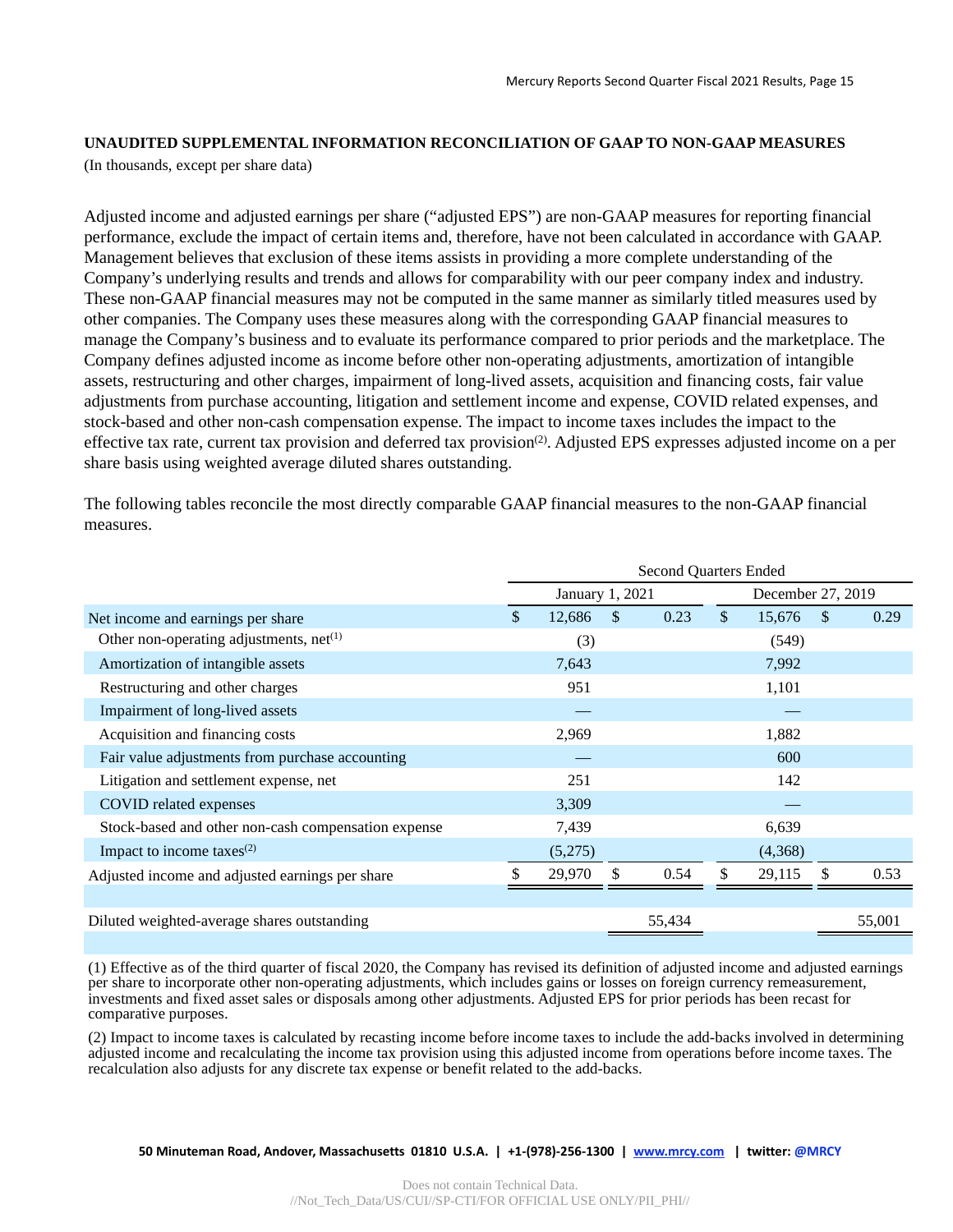|                                                     | <b>Six Months Ended</b>                                           |                 |  |        |     |          |                   |        |  |  |
|-----------------------------------------------------|-------------------------------------------------------------------|-----------------|--|--------|-----|----------|-------------------|--------|--|--|
|                                                     |                                                                   | January 1, 2021 |  |        |     |          | December 27, 2019 |        |  |  |
| Net income and earnings per share                   | $\mathcal{S}$<br>$\mathcal{S}$<br>28,484<br>\$.<br>0.51<br>34,923 |                 |  |        |     |          |                   | 0.63   |  |  |
| Other non-operating adjustments, $net^{(1)}$        |                                                                   | (185)           |  |        |     | (248)    |                   |        |  |  |
| Amortization of intangible assets                   |                                                                   | 15,374          |  |        |     | 15,011   |                   |        |  |  |
| Restructuring and other charges                     |                                                                   | 2,248           |  |        |     | 1,749    |                   |        |  |  |
| Impairment of long-lived assets                     |                                                                   |                 |  |        |     |          |                   |        |  |  |
| Acquisition and financing costs                     |                                                                   | 3,810           |  |        |     | 4,118    |                   |        |  |  |
| Fair value adjustments from purchase accounting     |                                                                   |                 |  |        |     | 600      |                   |        |  |  |
| Litigation and settlement expense, net              |                                                                   | 438             |  |        |     | 455      |                   |        |  |  |
| COVID related expenses                              |                                                                   | 5,628           |  |        |     |          |                   |        |  |  |
| Stock-based and other non-cash compensation expense |                                                                   | 14,806          |  |        |     | 12,415   |                   |        |  |  |
| Impact to income taxes $(2)$                        |                                                                   | (12,299)        |  |        |     | (15,293) |                   |        |  |  |
| Adjusted income and adjusted earnings per share     |                                                                   | 58,304          |  | 1.05   | \$. | 53,730   | \$                | 0.98   |  |  |
|                                                     |                                                                   |                 |  |        |     |          |                   |        |  |  |
| Diluted weighted-average shares outstanding         |                                                                   |                 |  | 55.385 |     |          |                   | 55.037 |  |  |
|                                                     |                                                                   |                 |  |        |     |          |                   |        |  |  |

(1) Effective as of the third quarter of fiscal 2020, the Company has revised its definition of adjusted income and adjusted earnings per share to incorporate other non-operating adjustments, which includes gains or losses on foreign currency remeasurement, investments and fixed asset sales or disposals among other adjustments. Adjusted EPS for prior periods has been recast for comparative purposes.

(2) Impact to income taxes is calculated by recasting income before income taxes to include the add-backs involved in determining adjusted income and recalculating the income tax provision using this adjusted income from operations before income taxes. The recalculation also adjusts for any discrete tax expense or benefit related to the add-backs.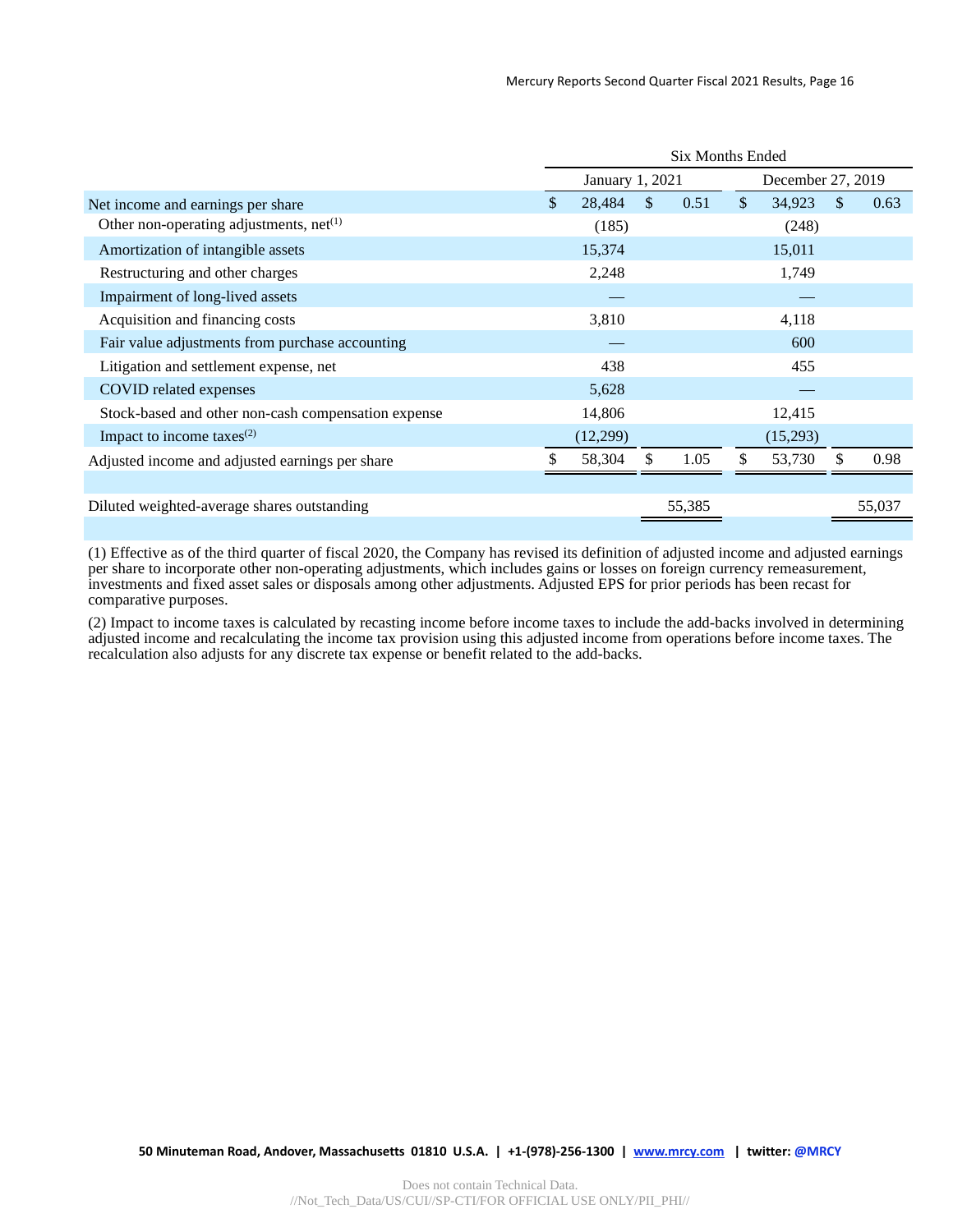## **UNAUDITED SUPPLEMENTAL INFORMATION RECONCILIATION OF GAAP TO NON-GAAP MEASURES** (In thousands)

Organic revenue and acquired revenue are non-GAAP measures for reporting financial performance of its business. Management believes this information provides investors with insight as to the Company's ongoing business performance. Organic revenue represents total company revenue excluding net revenue from acquired companies for the first four full quarters since the entities' acquisition date (which excludes intercompany transactions). Acquired revenue represents revenue from acquired companies for the first four full quarters since the entities' acquisition date (which excludes intercompany transactions). After the completion of four full fiscal quarters, acquired revenue is treated as organic for current and comparable historical periods.

The following table reconciles the most directly comparable GAAP financial measure to the non-GAAP financial measure.

|                  | <b>Second Quarters Ended</b> |                   | Six Months Ended |                 |                   |         |  |  |  |
|------------------|------------------------------|-------------------|------------------|-----------------|-------------------|---------|--|--|--|
|                  | January 1, 2021              | December 27, 2019 |                  | January 1, 2021 | December 27, 2019 |         |  |  |  |
| Organic revenue  | 210.459                      | 193.913           |                  | 407.244         |                   | 370,274 |  |  |  |
| Acquired revenue | 217                          |                   |                  | 9.053           |                   | 943     |  |  |  |
| Net revenues     | 210.676                      | 193.913           |                  | 416.297         |                   | 371,217 |  |  |  |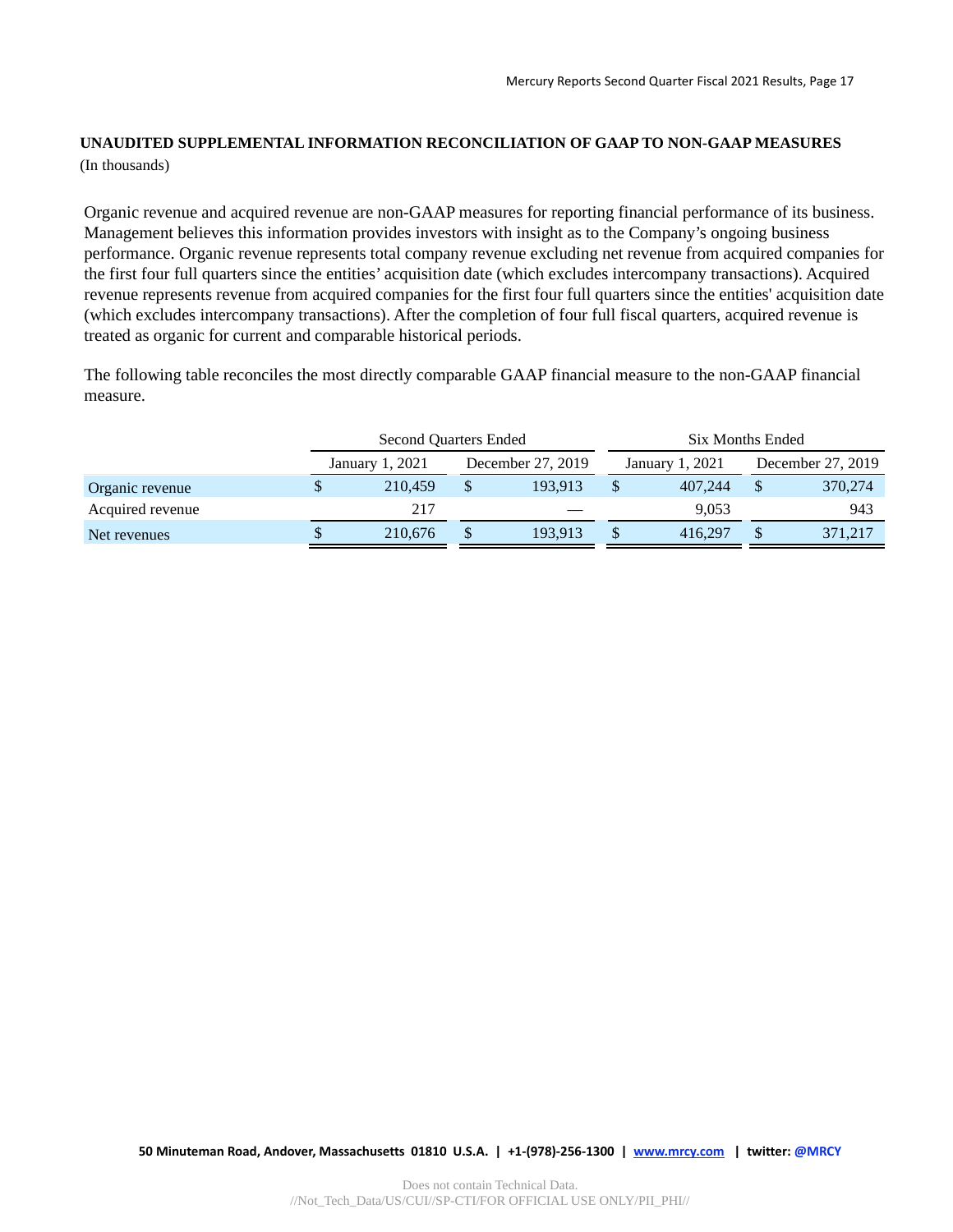## **MERCURY SYSTEMS, INC. RECONCILIATION OF FORWARD-LOOKING GUIDANCE RANGE**

Quarter Ending April 2, 2021 Fiscal Year Ending July 2, 2021 (In thousands)

The Company defines adjusted EBITDA as income before other non-operating adjustments, interest income and expense, income taxes, depreciation, amortization of intangible assets, restructuring and other charges, impairment of long-lived assets, acquisition and financing costs, fair value adjustments from purchase accounting, litigation and settlement income and expense, COVID related expenses, and stock-based and other non-cash compensation expense.

The following table reconciles the most directly comparable GAAP financial measures to the non-GAAP financial measures.

|                                                     |     | Third Quarter Ending         |         |        | <b>Fiscal Year Ending</b>   |         |    |         |  |  |
|-----------------------------------------------------|-----|------------------------------|---------|--------|-----------------------------|---------|----|---------|--|--|
|                                                     |     | April 2, 2021 <sup>(1)</sup> |         |        | July 2, 2021 <sup>(1)</sup> |         |    |         |  |  |
|                                                     |     |                              |         |        | Range                       |         |    |         |  |  |
|                                                     | Low |                              | High    |        | Low                         |         |    | High    |  |  |
| GAAP expectation -- Net income                      | \$  | 15,900                       | $\sqrt$ | 17,800 | $\sqrt{\ }$                 | 69,100  | \$ | 72,800  |  |  |
|                                                     |     |                              |         |        |                             |         |    |         |  |  |
| Adjust for:                                         |     |                              |         |        |                             |         |    |         |  |  |
| Other non-operating adjustments, net                |     |                              |         |        |                             | (200)   |    | (200)   |  |  |
| Interest expense, net                               |     | 600                          |         | 600    |                             | 1,100   |    | 1,100   |  |  |
| Income tax provision                                |     | 5,600                        |         | 6,200  |                             | 20,800  |    | 22,100  |  |  |
| Depreciation                                        |     | 6,700                        |         | 6,700  |                             | 25,000  |    | 25,000  |  |  |
| Amortization of intangible assets                   |     | 11,100                       |         | 11,100 |                             | 37,300  |    | 37,300  |  |  |
| Restructuring and other charges                     |     |                              |         |        |                             | 2,200   |    | 2,200   |  |  |
| Impairment of long-lived assets                     |     |                              |         |        |                             |         |    |         |  |  |
| Acquisition and financing costs                     |     | 700                          |         | 700    |                             | 5,100   |    | 5,100   |  |  |
| Fair value adjustments from purchase accounting     |     | 100                          |         | 100    |                             | 100     |    | 100     |  |  |
| Litigation and settlement expense, net              |     |                              |         |        |                             | 400     |    | 400     |  |  |
| COVID related expenses                              |     | 3,000                        |         | 3,000  |                             | 8,700   |    | 8,700   |  |  |
| Stock-based and other non-cash compensation expense |     | 8,300                        |         | 8,300  |                             | 31,400  |    | 31,400  |  |  |
| Adjusted EBITDA expectation                         | \$  | 52,000                       | \$      | 54,500 | \$                          | 201,000 | \$ | 206,000 |  |  |

(1) Rounded amounts used.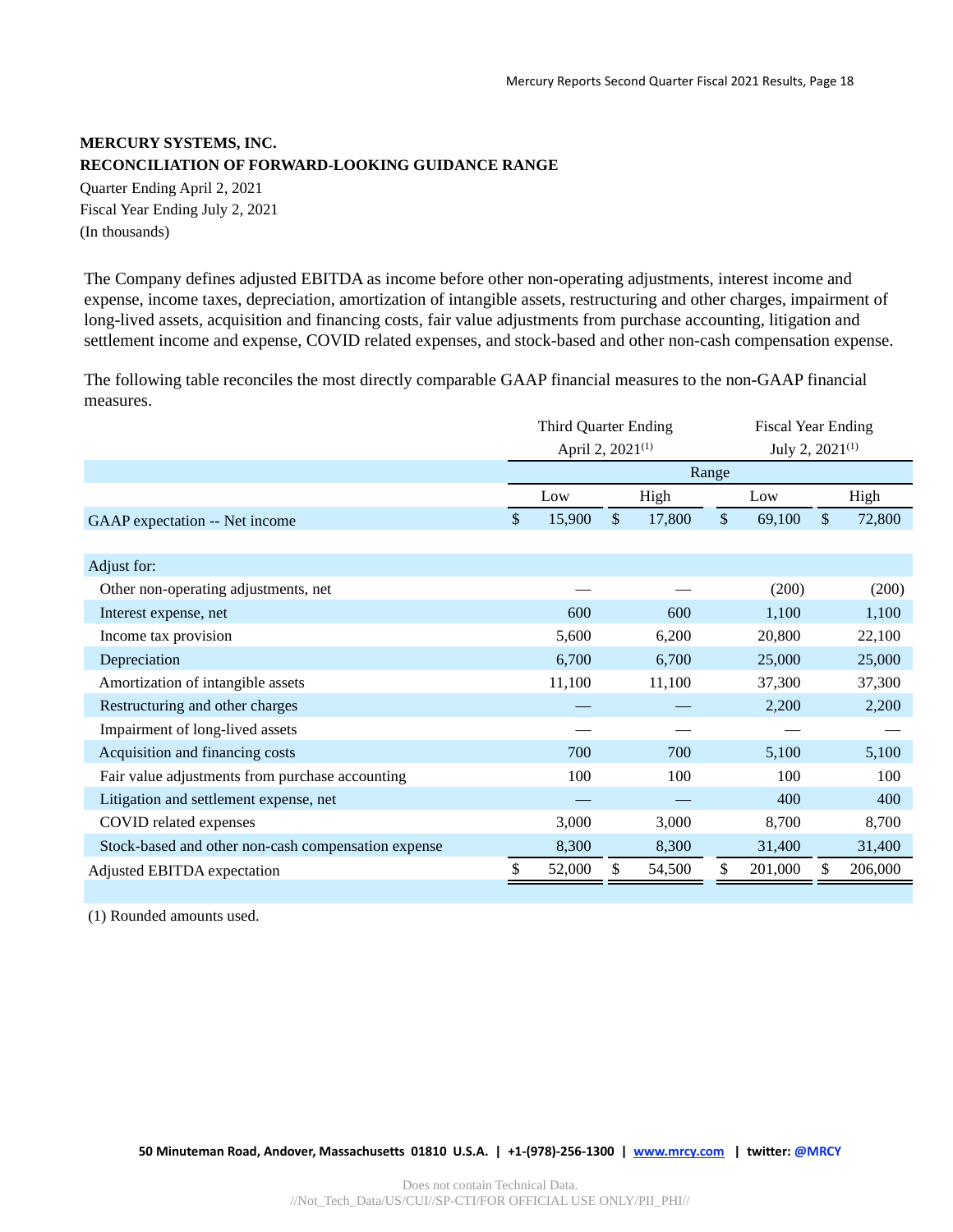## **MERCURY SYSTEMS, INC. RECONCILIATION OF FORWARD-LOOKING GUIDANCE RANGE**

Quarter Ending April 2, 2021 Fiscal Year Ending July 2, 2021 (In thousands, except per share data)

The Company defines adjusted income as income before other non-operating adjustments, amortization of intangible assets, restructuring and other charges, impairment of long-lived assets, acquisition and financing costs, fair value adjustments from purchase accounting, litigation and settlement income and expense, COVID related expenses and stock-based and other non-cash compensation expense. The impact to income taxes includes the impact to the effective tax rate, current tax provision and deferred tax provision<sup>(2)</sup>. Adjusted EPS expresses adjusted income on a per share basis using weighted average diluted shares outstanding.

The following tables reconcile the most directly comparable GAAP financial measures to the non-GAAP financial measures.

|                  |         |      | High                 |        |               |      |                                                   |  |  |  |  |
|------------------|---------|------|----------------------|--------|---------------|------|---------------------------------------------------|--|--|--|--|
| \$.              | 15,900  | 0.29 | $\mathcal{S}$        | 17,800 | <sup>\$</sup> | 0.32 |                                                   |  |  |  |  |
|                  |         |      |                      |        |               |      |                                                   |  |  |  |  |
|                  | 11,100  |      |                      |        | 11,100        |      |                                                   |  |  |  |  |
|                  |         |      |                      |        |               |      |                                                   |  |  |  |  |
|                  |         |      |                      |        |               |      |                                                   |  |  |  |  |
|                  | 700     |      |                      |        | 700           |      |                                                   |  |  |  |  |
|                  | 100     |      |                      |        | 100           |      |                                                   |  |  |  |  |
|                  |         |      |                      |        |               |      |                                                   |  |  |  |  |
|                  | 3,000   |      |                      |        | 3,000         |      |                                                   |  |  |  |  |
|                  | 8,300   |      |                      |        | 8,300         |      |                                                   |  |  |  |  |
|                  | (6,100) |      |                      |        | (6,100)       |      |                                                   |  |  |  |  |
|                  | 33,000  | \$   | 0.59                 | \$     | 34,900        |      | 0.63                                              |  |  |  |  |
|                  |         |      |                      |        |               |      |                                                   |  |  |  |  |
| 55,700<br>55,700 |         |      |                      |        |               |      |                                                   |  |  |  |  |
|                  |         |      | Low<br>$\mathcal{S}$ |        | Range         |      | Third Quarter Ending April 2, 2021 <sup>(1)</sup> |  |  |  |  |

(1) Rounded amounts used.

(2) Impact to income taxes is calculated by recasting income before income taxes to include the add-backs involved in determining adjusted income and recalculating the income tax provision using this adjusted income from operations before income taxes. The recalculation also adjusts for any discrete tax expense or benefit related to the add-backs.